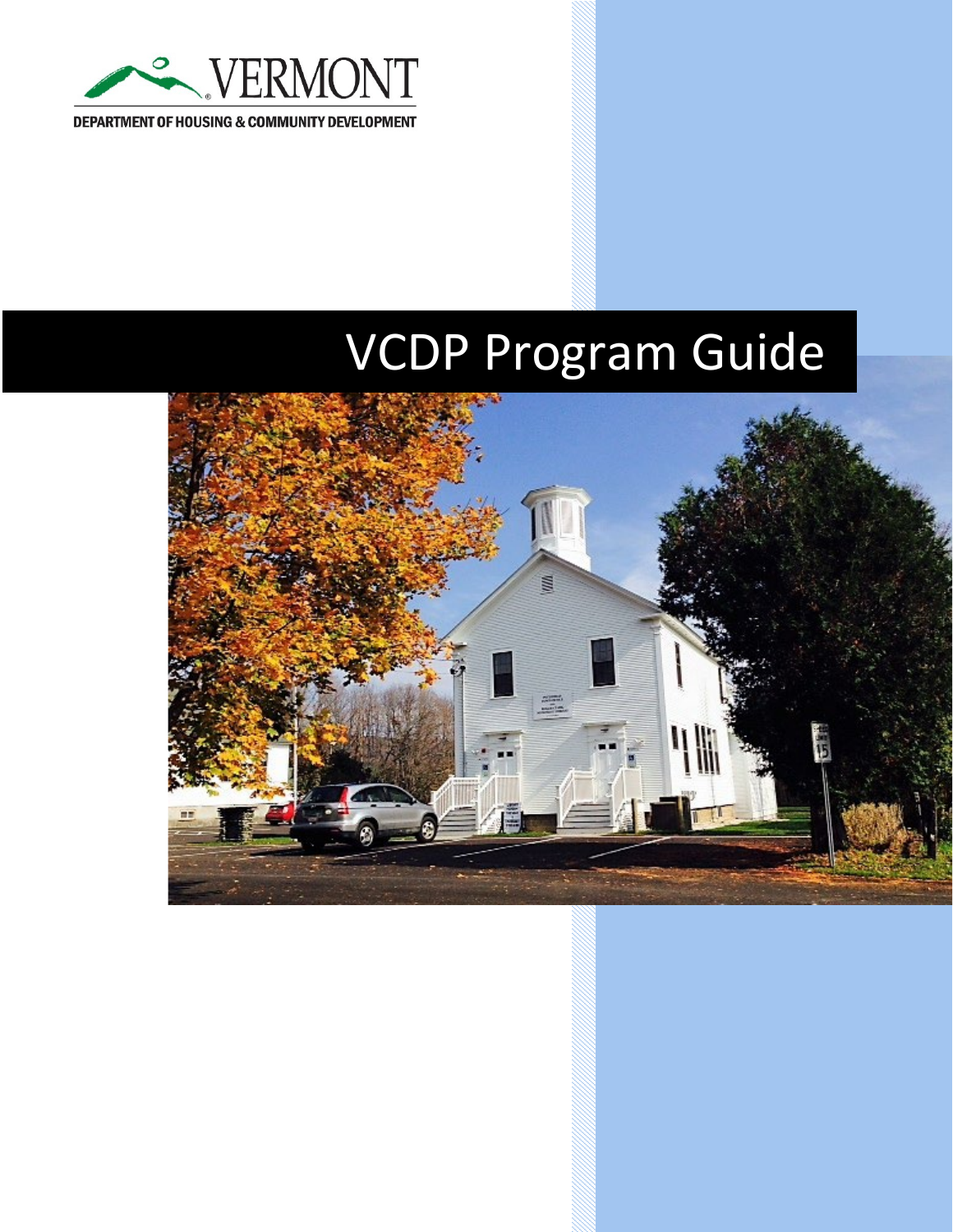# **Table of Contents**

| I. |                                                                              |
|----|------------------------------------------------------------------------------|
|    |                                                                              |
|    |                                                                              |
|    |                                                                              |
|    |                                                                              |
|    |                                                                              |
|    |                                                                              |
|    |                                                                              |
|    |                                                                              |
|    |                                                                              |
|    |                                                                              |
|    |                                                                              |
|    |                                                                              |
|    |                                                                              |
|    |                                                                              |
|    | <b>Compliance Requirements to Consider Prior to Application Submission 8</b> |
|    |                                                                              |
|    |                                                                              |
|    |                                                                              |
|    |                                                                              |
|    |                                                                              |
|    |                                                                              |
|    |                                                                              |
|    |                                                                              |
|    |                                                                              |
|    |                                                                              |
|    |                                                                              |
|    |                                                                              |
|    |                                                                              |
|    |                                                                              |
|    |                                                                              |
|    |                                                                              |
|    |                                                                              |
|    |                                                                              |
|    |                                                                              |
|    |                                                                              |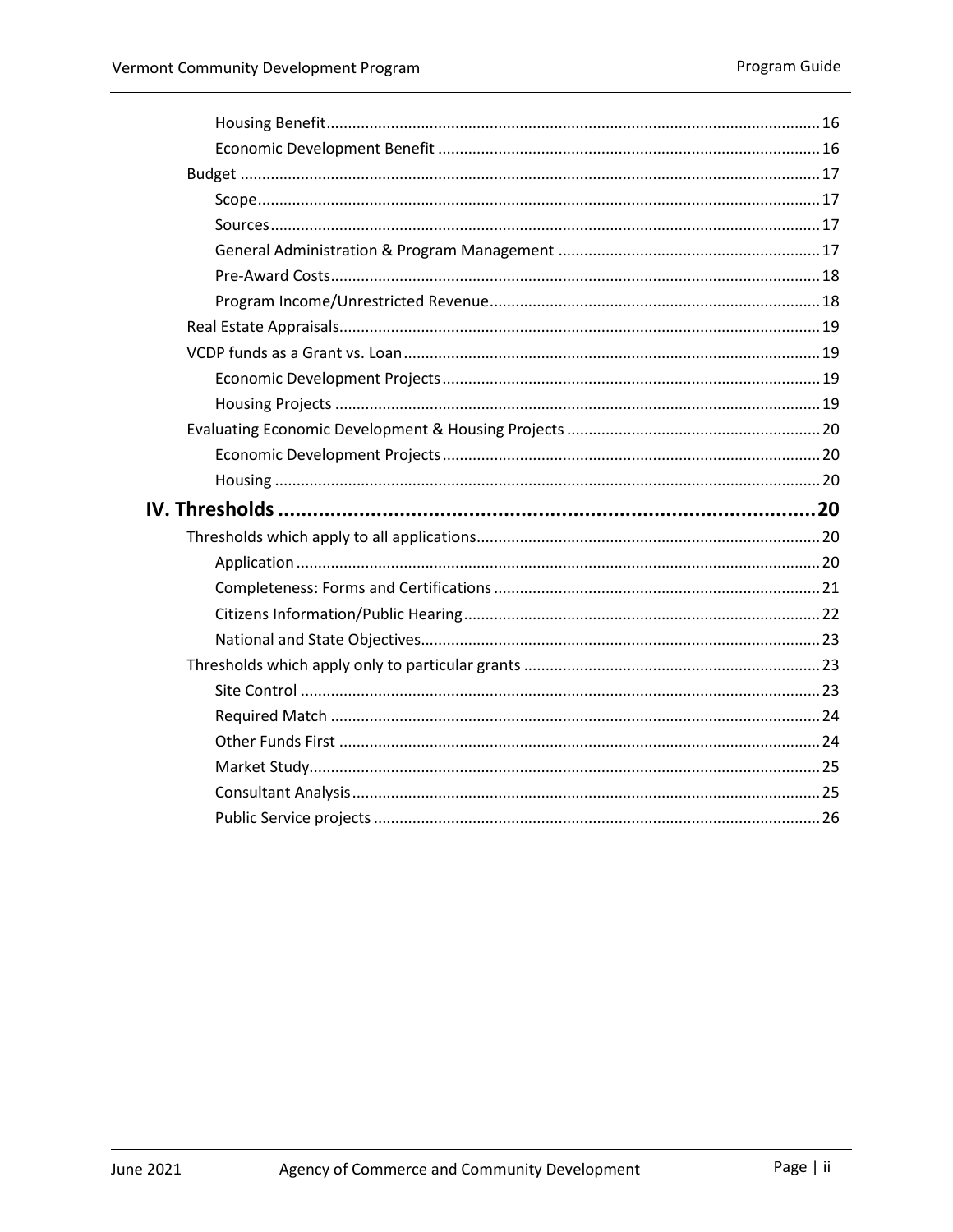## **VCDP Program Guide**

The Vermont Community Development Program (VCDP) requires that all applications be submitted online. No paper applications will be accepted. For a complete listing of this year's Community Development Board meeting schedule, please refer to the **[CD Board, Meetings & Awards page.](http://accd.vermont.gov/community-development/funding-incentives/vcdp/board)** To assist applicants with their applications, we have created this Program Guide and **[Application](http://accd.vermont.gov/community-development/funding-incentives/vcdp/applicant-guidance)  [Instructions](http://accd.vermont.gov/community-development/funding-incentives/vcdp/applicant-guidance)** found on our **[Applicant Guidance page](http://accd.vermont.gov/community-development/funding-incentives/vcdp/applicant-guidance)** of the Departments website that can be used for each application type: **[Implementation Grant](https://accd.vermont.gov/sites/accdnew/files/documents/CD-VCDP-Implementation-Grant-Instructions.pdf)**, **[Planning Grant,](https://accd.vermont.gov/sites/accdnew/files/documents/CD-VCDP-Planning-Grant-Instructions.pdf) [Accessibility Modification,](https://accd.vermont.gov/sites/accdnew/files/documents/CD-VCDP-Accessibility-Modification-Grant-Instructions.pdf) [Scattered](https://accd.vermont.gov/sites/accdnew/files/documents/CD-VCDP-Scattered-Site-Instructions.pdf)  [Site](https://accd.vermont.gov/sites/accdnew/files/documents/CD-VCDP-Scattered-Site-Instructions.pdf)** for the **[On-line Grants Management System.](https://egrants.vermont.gov/)**

This Program Guide 1) provides information about VCDP to help an applicant determine if VCDP funds are appropriate for the project in need of funding and 2) gives an overview of the program requirements. The Application Instructions provide further detail and information to assist an applicant to successfully complete the application.

Due to the critical and on-going need for the creation and retention of quality jobs and housing throughout Vermont, the highest priority for Vermont Community Development Program (VCDP) funding will continue to be housing and economic development projects.

## <span id="page-3-0"></span>**I. Introduction and First Steps**

The VCDP is a division in the Department of Housing and Community Development (DHCD) within the **[Agency of Commerce and Community Development](http://accd.vermont.gov/)**, and it operates the Community Development Block Grant Program (CDBG) of the U.S. Department of Housing and Urban Development ("HUD"). VCDP provides grant funds to municipalities throughout Vermont (with the exception of the City of Burlington, which deals directly with HUD) for housing, economic development and other community development projects to benefit primarily low-to-moderate income persons. VCDP is governed by the federal **[Housing](https://www.law.cornell.edu/uscode/text/42/5301)  [and Community Development Act 42 U.S.C. § 5301et seq. \(the "Federal Act"\)](https://www.law.cornell.edu/uscode/text/42/5301)** and related regulations, and the **[Vermont Community Development Act, 10 V.S.A. chapter 29, subchapter 1 \(the](http://legislature.vermont.gov/statutes/chapter/10/029) ["State Act"\)](http://legislature.vermont.gov/statutes/chapter/10/029)**. HUD requires Vermont to prepare a **[Consolidated Plan](http://accd.vermont.gov/housing/plans-data-rules/hud)** for Housing and Community Development to establish the state's parameters and priorities for use of the federal funds by VCDP.

## <span id="page-3-1"></span>**Eligible Applicants**

Any Vermont town, city (except Burlington), or incorporated village chartered to function as a generalpurpose unit of local government, or a consortium of such entities is eligible. However, the majority of projects are a coordinated effort between the municipalities, community groups, businesses and local or state non-profit organizations. **[\(See 10 V.S.A. Chapter 29.\)](http://legislature.vermont.gov/statutes/chapter/10/029)** All applicants, potential subgrantees, and potential borrowers must be registered with the **[System for Award Management \(SAM.gov\).](https://sam.gov/SAM/)**

## <span id="page-3-2"></span>**Contact VCDP Staff**

**[VCDP staff](#page-3-2)** are available to talk with you about your project and to answer your questions about its fit with the Program, and applicants are highly encouraged to apply ONLY after discussing the project with VCDP staff. Your chief contact will be the [Community Development Specialist](http://accd.vermont.gov/about_us/staff#vcdp) **[\(CD Specialist\)](#page-3-2)** assigned to your geographic region of the state, see table below. Your **[CD Specialist](#page-3-2)** can help you connect with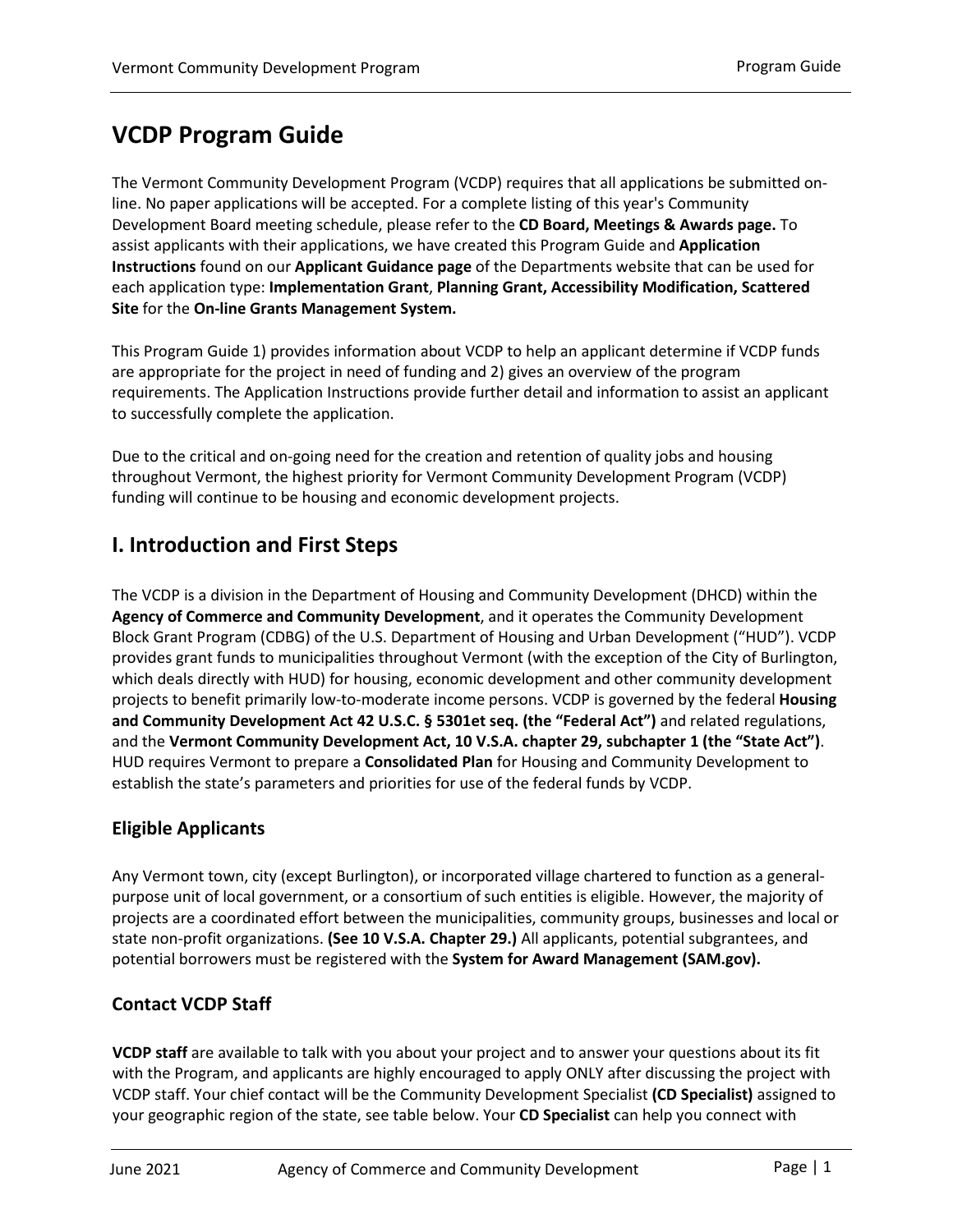other appropriate people from our Agency or other agencies and organizations that can provide you assistance with the development of your project.

Often a visit by your **[CD Specialist](#page-3-2)** to the site of your project is helpful for both you and the Specialist. This is preferably done prior to the application deadline but may also occur after the application has been submitted.

| <b>VCDP Staff</b>                                | <b>Questions</b>                                         |
|--------------------------------------------------|----------------------------------------------------------|
| Nathan Cleveland   nathan.cleveland@vermont.gov  | CD Specialist that serves the following counties:        |
| 802-585-5659                                     | Caledonia, Essex, Orleans, Windham, and<br>Windsor       |
| Patrick Scheld   patrick.scheld@vermont.gov      | CD Specialist that serves the following counties:        |
| 802-828-1365                                     | Bennington, Chittenden, Franklin, Grand Isle,<br>Rutland |
| Julia Connell   julia.connell@vermont.gov        | CD Specialist that serves the following counties:        |
| 802-828-5215                                     | Addison, Lamoille, Orange, and Washington                |
| James Brady   james.brady@vermont.gov            | <b>Environmental Officer</b>                             |
| 802-622-4236                                     |                                                          |
| Juliann Sherman   juliann.sherman@vermont.gov    | Grants Management Specialist – specializes in            |
| 802-828-5226                                     | Procurement, Davis-Bacon, Contracts                      |
| Cassie Bell   cassie.bell@vermont.gov            | Grants Management Analyst - specializes in               |
| 802-828-5211                                     | Audits, Financial Management, Closeout<br>Agreements     |
| Ann Karlene Kroll   annkarlene.kroll@vermont.gov | Grants Management Director - specializes in              |
| 802-828-5225                                     | Uniform Relocation Act (URA), Section 3                  |
| Cindy Blondin   cindy.blondin@vermont.gov        | <b>Online Grants Management System</b>                   |
| 802-828-5219                                     |                                                          |
| Josh Hanford   josh.hanford@vermont.gov          | Commissioner, DHCD                                       |
| 802-828-3080                                     |                                                          |

## <span id="page-4-0"></span>**Meeting National & State Objectives**

A key issue to discuss with VCDP staff is eligibility. There are three National Objectives established under the **[Federal Act,](https://www.law.cornell.edu/uscode/text/42/5301)** and each project must meet one of them. The National Objectives are Low-and-Moderate Income, Slums and Blight, and Urgent Need. More detailed information can be found in this Guide under **National and State Objectives/Benefit**.

## <span id="page-4-1"></span>**Provide Early Notification of Potential Projects**

While not required to notify the Agency of the intent to apply for VCDP funds, applicants are strongly encouraged to use the **[VCDP Pre-Application Form](http://accd.vermont.gov/sites/accdnew/files/documents/CD-VCDP-Pre-ApplicationFillable.pdf)** as soon as VCDP has been identified as a potential source of funds. Advantages are that the Pre-Application is circulated to others at the Agency resulting in more comprehensive feedback and you will have earlier access to assistance from staff in making your application as competitive as possible.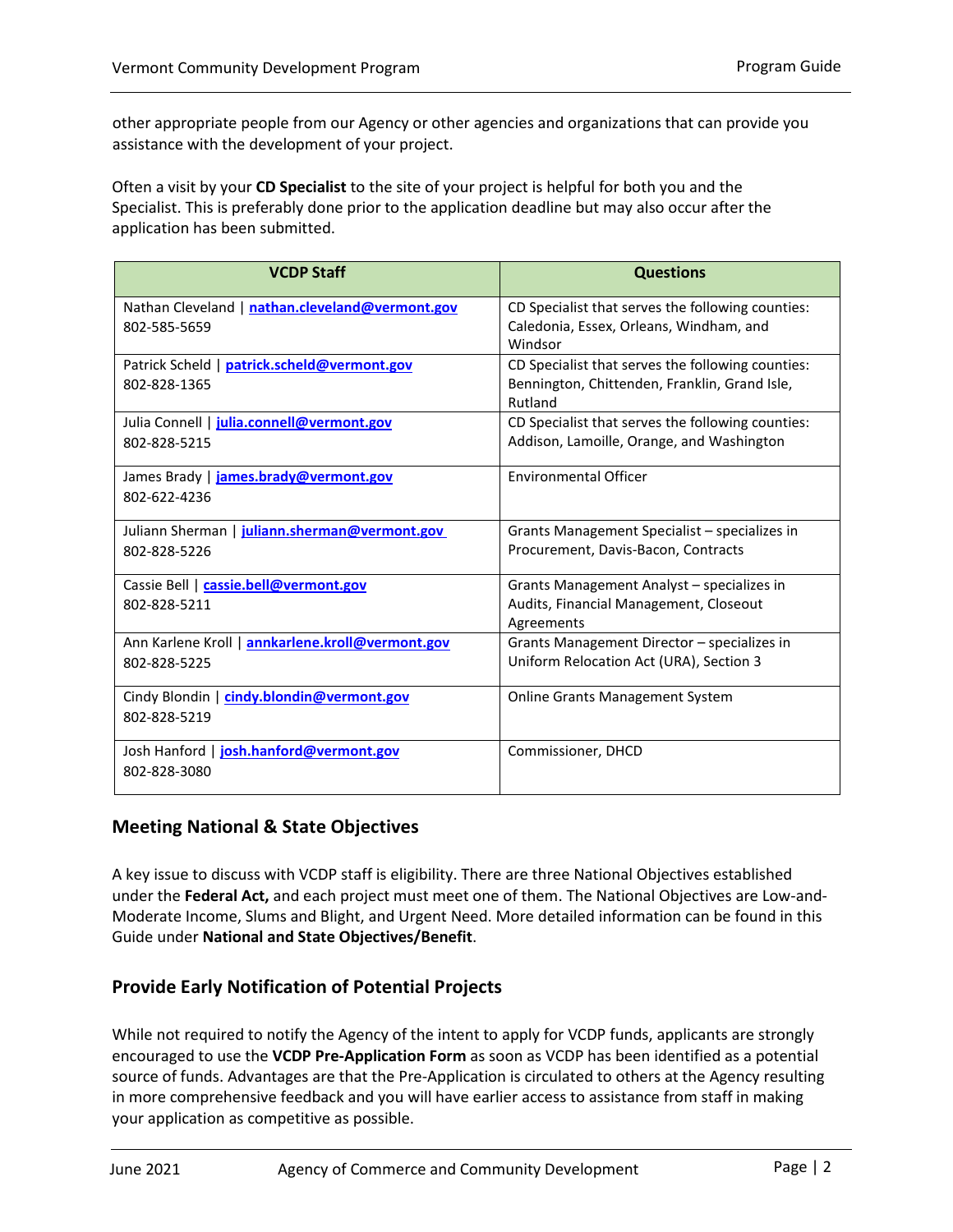## <span id="page-5-0"></span>**Organize an All Funders Meeting**

For some projects, notably economic development and multi-unit housing projects, it is extremely valuable and important for a meeting to be arranged with representatives from all potential funding sources prior to the preparation of an application. VCDP strongly encourages these meetings and will be happy to assist in coordinating them. During these meetings issues such as timing, eligibility and project feasibility can be addressed. Contact the **[CD Specialist](#page-3-2)** above for your region early in the process to discuss your project and make arrangements for an all players meeting.

## <span id="page-5-1"></span>**Seek Assistance with Application Preparation**

Many applicants, both municipal officials and project developers, find that they are too busy to actually complete the application forms themselves. There are a number of non-profit agencies, including the **[regional planning commissions](http://dec.vermont.gov/waste-management/contaminated-sites/brownfields/regional-planning-commissions)** and **[regional development corporations](http://accd.vermont.gov/economic-development/resources/rdc)** that have assisted applicants. Here is VCDP's list of **[Community Development Consultants](http://accd.vermont.gov/sites/accdnew/files/documents/CD-VCDP-Community-Development-Consultants.pdf)** who have worked on applications in the past.

## <span id="page-5-2"></span>**Public Hearing**

One of the most frequent items preventing an application from being considered as planned is the failure to comply with the application public hearing requirements. More detailed information can be found in this Guide under **[Citizens Information/Public Hearing](#page-24-1)**.

#### <span id="page-5-3"></span>**Environmental Review**

Every U.S. Department of Housing and Urban Development (HUD) assisted project must complete an Environmental Review (ER). The ER does not need to be completed before an application is submitted but it must be completed before any choice limiting activities incur. If your project is on a tight timeline you should consider starting the process early as it can be time consuming. For more information please contact **[VCDP Environmental Officer](mailto:James.Brady@vermont.gov)** and review the **[Environmental Review](http://accd.vermont.gov/community-development/funding-incentives/vcdp/env-review)** page on our website.

## <span id="page-5-4"></span>**II. Program Overview**

## <span id="page-5-5"></span>**Types of Projects**

VCDP funds are able to assist communities with a wide range of projects, because the funds can be used for many types of expenditures. VCDP is a resource for housing, economic development, public facilities, public services, and planning. Types of activities within these project areas include:

- Housing rehabilitation and acquisition, lead abatement, home ownership assistance
- Economic development loans to businesses
- Water, sewer, and other infrastructure serving economic development or housing
- Rehabilitation or acquisition of public facilities; senior, childcare, assisted living, or homeless facilities
- Handicap accessibility modifications
- Planning
- Disaster assistance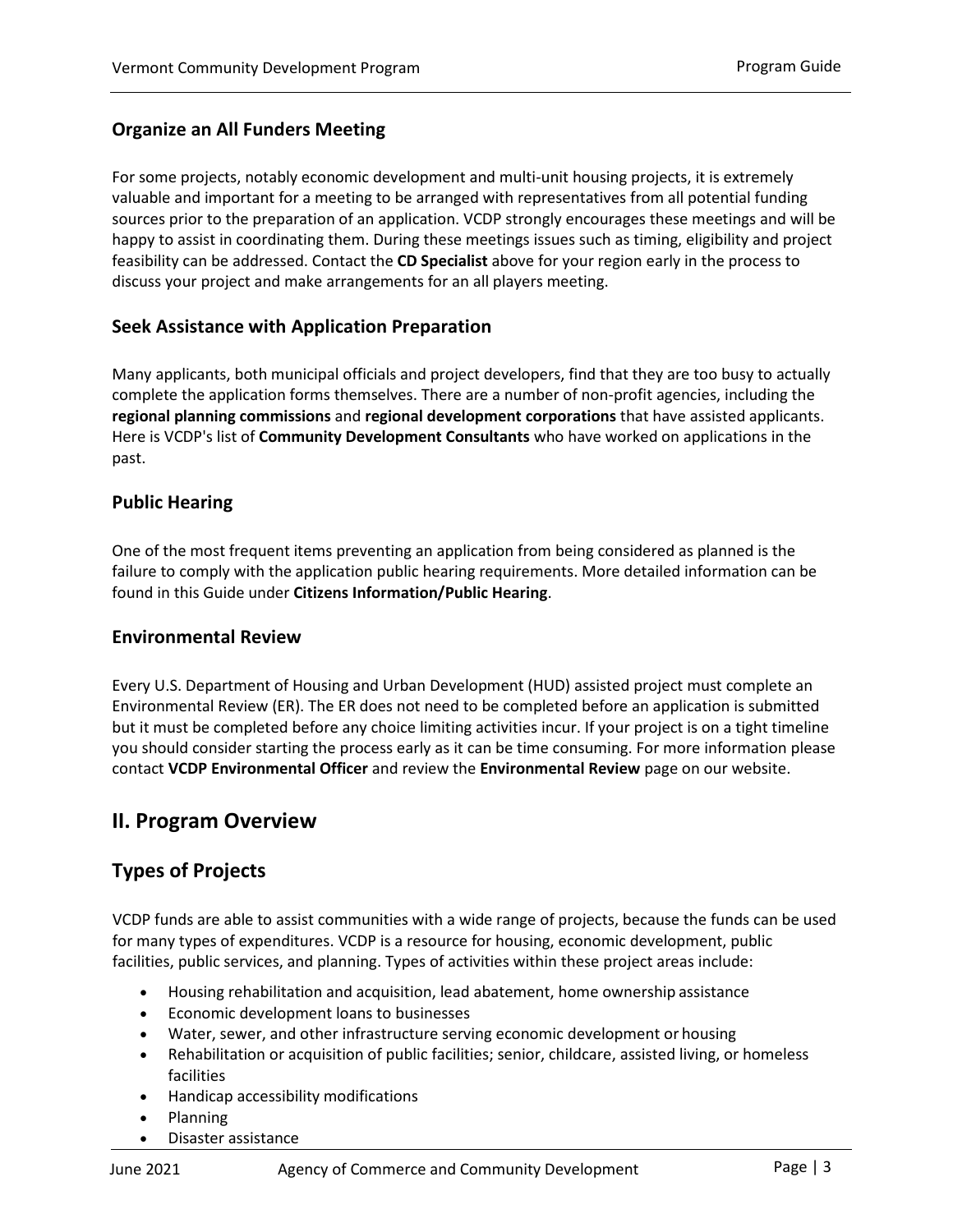The VCDP website lists many projects that have been funded in the past, including those that have won **[recent awards](http://accd.vermont.gov/community-development/funding-incentives/vcdp/board)**.

The VCDP is a program that primarily serves income eligible beneficiaries, and this benefit requirement is one of the most important program mandates to understand and meet as you consider pursuing VCDP funds for a project. The benefit requirement varies from project to project, so this is an important issue to fully understand by consulting with **[VCDP](#page-3-2) staff**.

## <span id="page-6-0"></span>**Grant Types**

The VCDP provides federal funding for eligible activities through the application types listed below.

## **Implementation Grant (IG) – [Application Instructions](https://accd.vermont.gov/sites/accdnew/files/documents/CD-VCDP-Implementation-Grant-Instructions.pdf)**

[Provides funding for economi](https://accd.vermont.gov/sites/accdnew/files/documents/CD-VCDP-Implementation-Grant-Instructions.pdf)c development, housing, public facilities, and public services, in support of economic development or housing that will result in direct benefit to persons of low- and moderateincome, will eliminate slums or blight, or will address a community's urgent need.

Grant Range: \$50,000 minimum to \$500,000 maximum or \$1,000,000 maximum (see below). A 10% match of cash or cash-in-kind goods or services is required for all grants.

The \$500,000 maximum is applicable ONLY to applications for community public facilities projects (i.e. community centers, senior centers, day care centers) and public service projects. If you have any question on whether the project under consideration is subject to the \$500,000 cap, be sure to obtain clarification from a **[CD Specialist](#page-3-2)[.](http://www.dhca.state.vt.us/Admin/OrgChart.htm#vcdp)**

Implementation Grant for Brownfield Activities in an IG: If an applicant seeks VCDP funding to remediate and reuse a brownfield site(s), VCDP funds will only be available for sites where there is a clear commitment to the reoccupation and reuse of the subject property, and the project is not eligible or appropriate for the Brownfields Revolving Loan Fund or any other federal or state brownfield funds.

Since the Brownfields Remediation Fund has been capitalized with **[U.S. Environmental Protection](https://www.epa.gov/)  [Agency](https://www.epa.gov/)** and state funds, VCDP does not have a dedicated Brownfield fund. Since brownfields continue to be important to address, brownfield projects will be funded through the competitive process for Implementation Grants. For further information, see the **[VCDP Brownfields Summary](http://accd.vermont.gov/economic-development/funding-incentives/brownfields-initiative)**.

MULTI-YEAR GRANTS: Implementation Grants may be funded over multiple years (minimum 3 years/maximum 4 years) in phases. Each phase must meet benefit independently to achieve **National and State Objectives**.

NOTE: The regular IG application is used on the Online Grants Management System for a multi-year Implementation Grant.

Grant Range: \$200,000 to \$1,250,000 for all phases. You must contact the **[CD Specialist](#page-3-2)** for your region to be sure there are funds available for a multi-year application.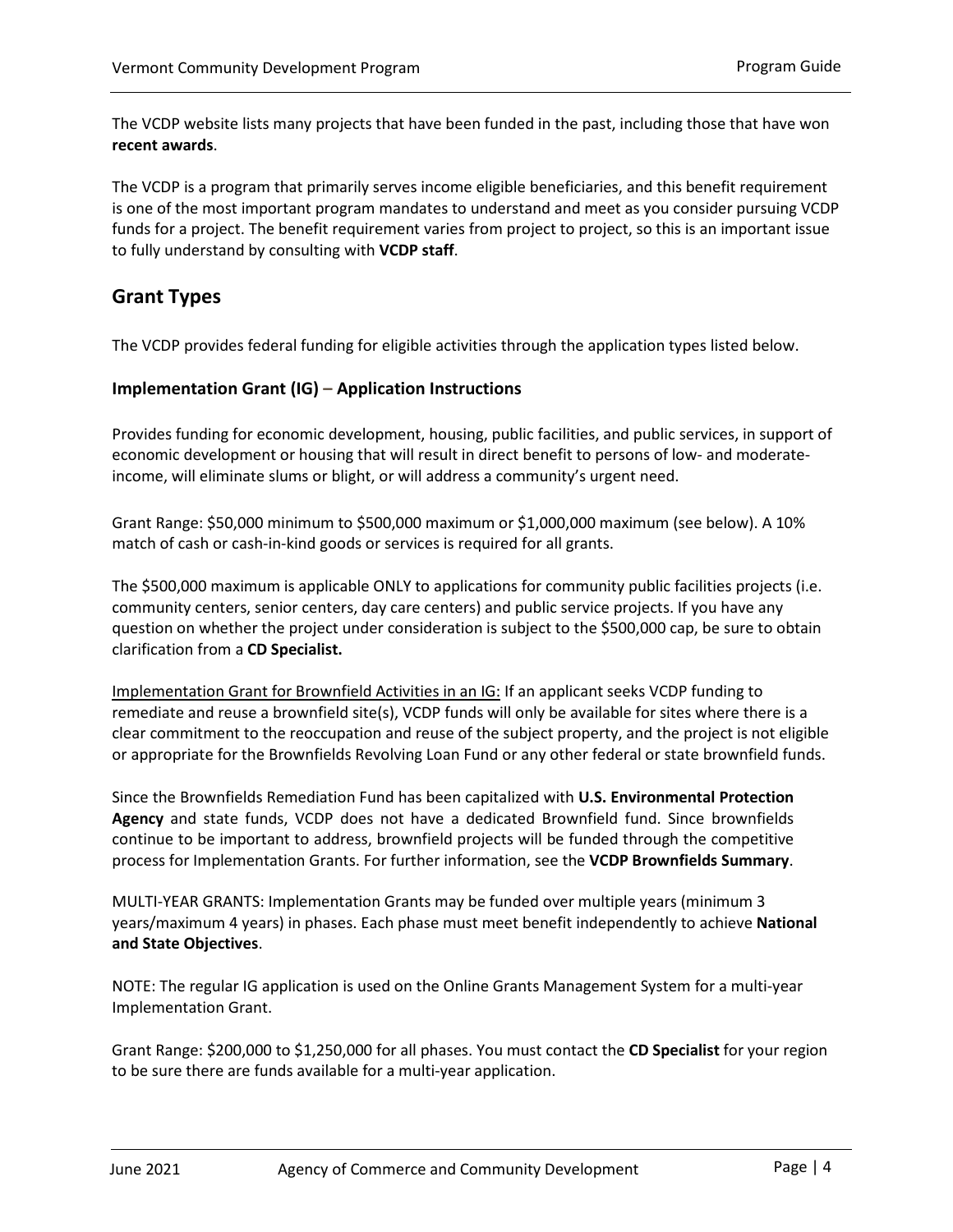HOME ACCESS GRANTS (HA): Provides funds, on a first-come first-serve basis to make owner-occupied homes accessible for people with disabilities. These funds will be used specifically for Home Access grants or deferred loans to eligible households.

Applications for Home Access projects must be in partnership with the **[Vermont Center for](http://www.vcil.org/)  [Independent Living.](http://www.vcil.org/)** Applications must address Home Access needs not already addressed or funded by other organizations. Contact your **[CD Specialist](#page-3-2)** before starting a Home Access application.

Grant Range: \$5,000 to \$100,000. A 10% match of cash or cash-in-kind goods or services is required for all grants.

NOTE: The regular IG application is used on the Online Grants Management System for a Home Access Grant.

There are match requirements for all Implementation Grants: See **[match requirement](#page-26-0)** details in the threshold section below.

DISASTER ASSISTANCE (DA): The Disaster Assistance Program provides assistance to municipalities and their residents who are victims of damage caused by floods, earthquakes, or other disasters that have been declared a state of emergency by the Governor. VCDP funds cannot be used in lieu of other federal or state funds available to assist with disaster assistance.

## **[Scattered Site Grant \(SS\) -](https://accd.vermont.gov/sites/accdnew/files/documents/CD-VCDP-Scattered-Site-Instructions.pdf) Application Instructions**

Provides funds to the reg**i**onal scattered site housing rehabilitation revolving loan fund programs and are a specific type of implementation grant and have their own application on the Online Grants Management System.

Grant Range: \$50,000 minimum to \$1,000,000 maximum. (Due to the reduction in CDBG funds by Congress, the ability to receive the maximum award amount is unlikely.) A 10% match of cash or cash-inkind goods or services is required for all grants.

## **Planning Grant (PG) - [Application Instructions](https://accd.vermont.gov/sites/accdnew/files/documents/CD-VCDP-Planning-Grant-Instructions.pdf)**

Provides funding for community development planning activities and/or pre-development activities in preparation for implementing a project in one or more of the program areas (housing, economic development, public facilities or public services). Planning grant funds allow communities access to the technical expertise and professional resources needed to test ideas, propose strategies, develop plans, establish policies and procedures, and conduct organizational activities. It is important to remember that the successful funding of a planning grant does NOT guarantee or imply that VCDP funding for the project at implementation will also be successful- the project must stand on its own merits and receiving VCDP planning dollars does not make the implementation proposal more competitive.

Grant Range: \$3,000 minimum to \$60,000 maximum. A 10% match of cash or cash-in-kind goods or services is required for all grants.

NOTE: If a community has an open PG, it will bear on the competitiveness of an application for an additional PG. Applicants will need to explain in the application their capacity to manage an additional PG and explain why the open PG is not completed and provide the timeline for completion.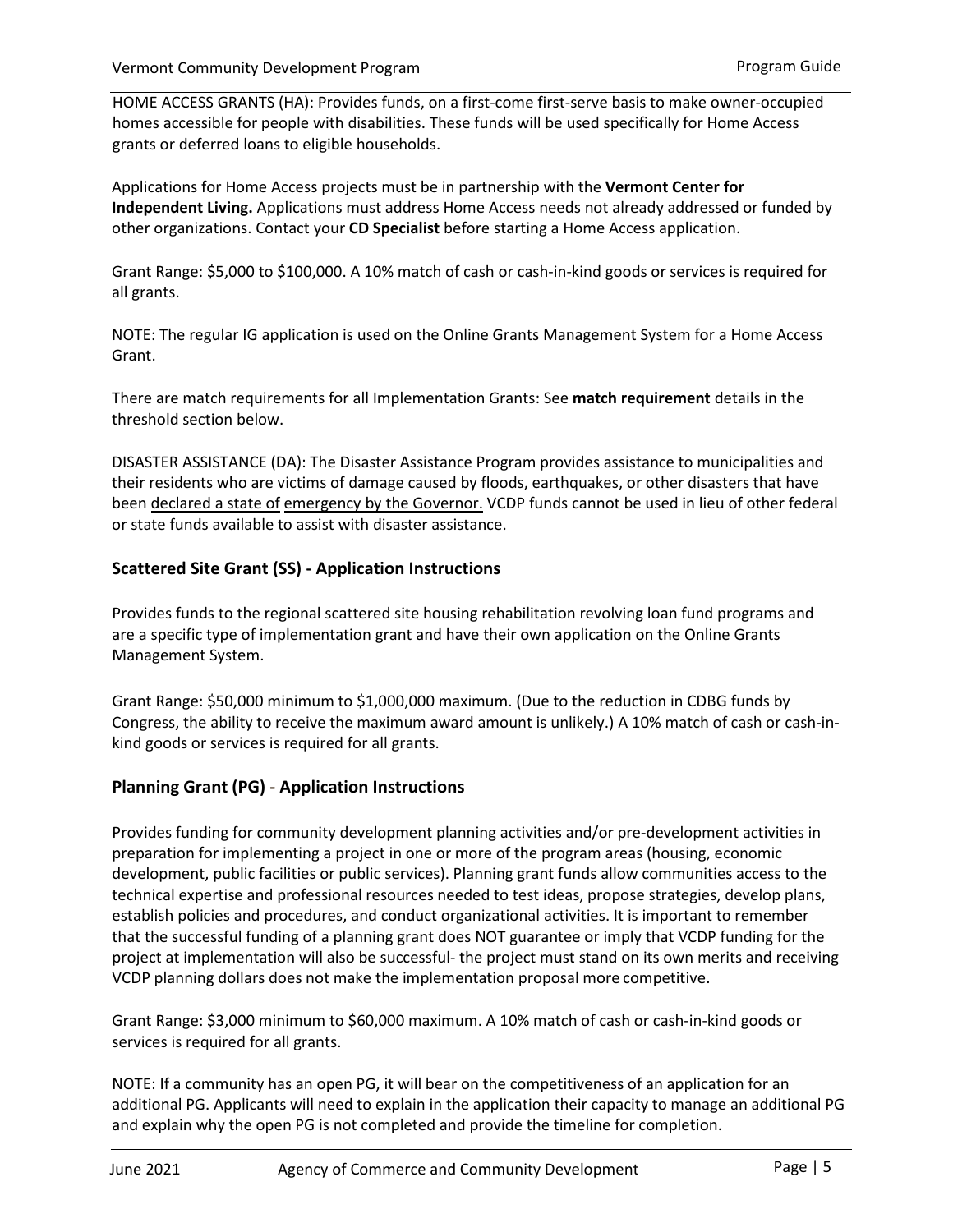## **[Accessibility Modification Grant \(AM\) -](https://accd.vermont.gov/sites/accdnew/files/documents/CD-VCDP-Accessibility-Modification-Grant-Instructions.pdf) Application Instructions**

Provides funding, on a first-come, first-serve basis for projects that bring existing municipally-owned buildings that serve a municipal function and non-school-community libraries (do not have to be municipally owned) into full compliance with the Americans with Disabilities Act (ADA) and the rules of the **[Vermont Access Board](http://governor.vermont.gov/boards_and_commissions/access)**. Projects must be bid ready- all decisions must be made that would impact the bid documents. Construction of new stand-alone buildings is not eligible for the AM program.

Grant Range: \$5,000 to \$100,000. A 10% match of cash or cash-in-kind goods or services is required for all grants.

The plan for distribution of funds among these grant types for FFY2019, as established through the **[Consolidated Plan](http://accd.vermont.gov/housing/plans-data-rules/hud)**, is set out below:

| <b>CDBG FFY2020 DISTRIBUTION PLAN</b>                                                                                             |                       |  |  |
|-----------------------------------------------------------------------------------------------------------------------------------|-----------------------|--|--|
|                                                                                                                                   | FFY2020<br>Allocation |  |  |
| <b>Available Funds</b>                                                                                                            |                       |  |  |
| FFY 2020 Annual HUD Award                                                                                                         | \$7,244,934           |  |  |
| FFY 2020 Recovery Housing Program (CDBG-RHP)                                                                                      | \$753,000             |  |  |
| Anticipated FFY 2020 Program Income*                                                                                              | $$*200,000$           |  |  |
| <b>Total Available</b>                                                                                                            | \$8,750,934           |  |  |
| Allocations Based on FFY 2020 Annual HUD Award and Anticipated Program Income                                                     |                       |  |  |
| Implementation Grants (IG)<br>(Includes Planning Grant Target of \$150,000 and Special Housing Projects<br>Pilot up to \$750,000) | \$5,016,350           |  |  |
| Scatter Site Grants (SS-HRLF) - Housing Revolving Loan Fund set-aside (1)                                                         | \$1,811,236           |  |  |
| Accessibility Modifications Grants (AM) set-aside (1)                                                                             | \$200,000             |  |  |
| Home Access Grants (HA) set-aside (1)                                                                                             | \$100,000             |  |  |
|                                                                                                                                   |                       |  |  |
| <b>Total State Administration</b><br>2% \$144,899<br>\$100,000<br>+ 1%TA \$72,449                                                 | \$317,348             |  |  |
| Total                                                                                                                             | \$7,44,934            |  |  |
|                                                                                                                                   |                       |  |  |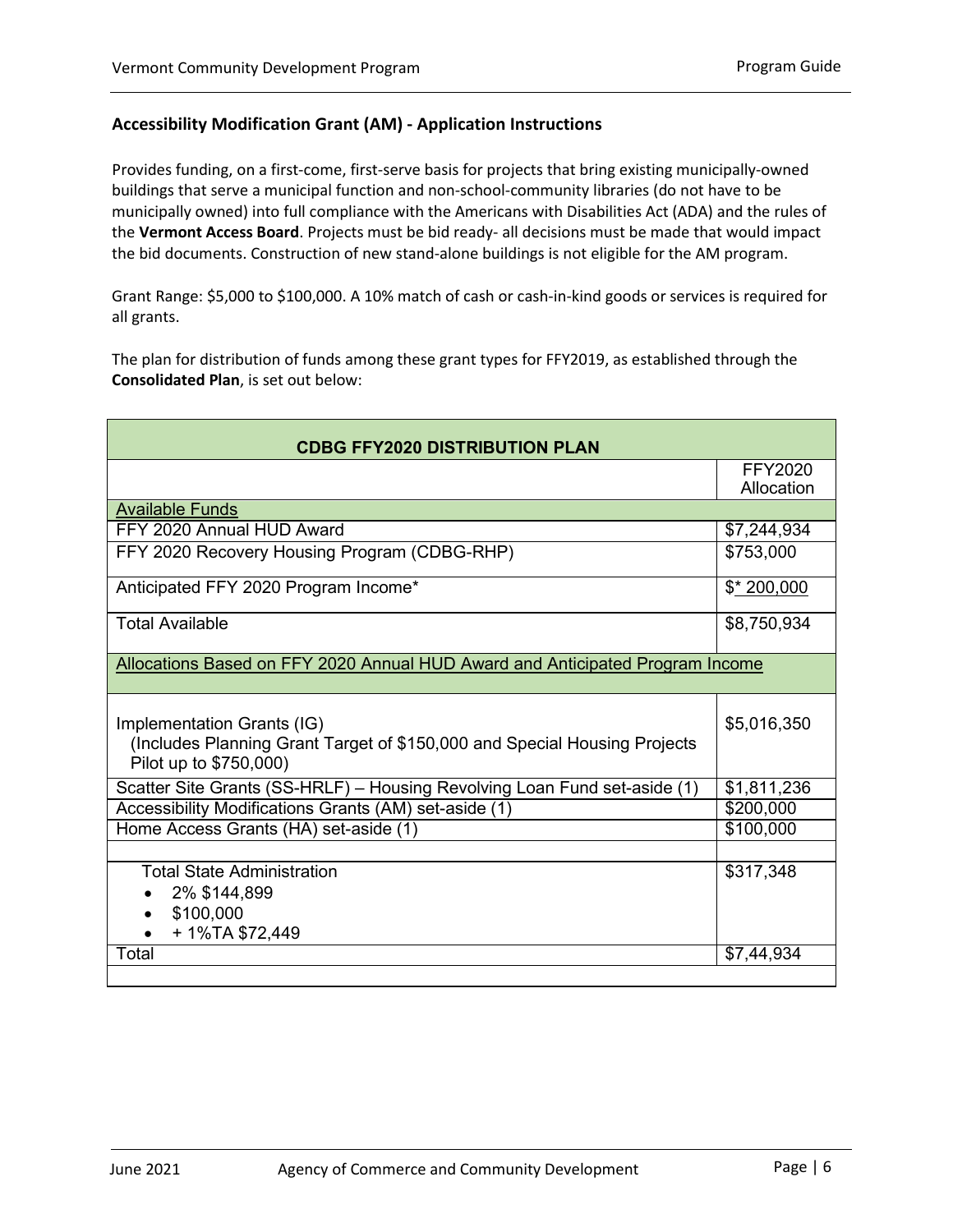(1) FFY2020 SS, AM & HA, any remaining funds available at the time of the lastfunding round during the period of July 1, 2020 through June 1, 2021 may be awarded to Implementation and Planning Grants.

NOTE: Allocations are estimated based on the State's estimated FFY 2020 Award.

- \*Program Income (PI) estimate based on amounts expected.
- Funds will be allocated so that each funding cycle will have funds to award.
- The Agency reserves the right to adjust fund categories by up to \$100,000.
- Recaptured funds will be reallocated as soon as feasible.
- SS set-aside is up to 25% of VCDPs annual FFY allocation
	- SS-HRLF set-aside is limited to up to 15% of its total annual allocation for counseling activities

| <b>Program Limitations</b>                                       |             |  |  |  |
|------------------------------------------------------------------|-------------|--|--|--|
| Public Service Limitation (15% of total allocation)              | \$1,086,740 |  |  |  |
| Federal 20% Cap for state & local general administration and all | \$1,448,987 |  |  |  |
| planning activities                                              |             |  |  |  |
| Cap for state & local general administration (IG, AM, HA) and    | \$1,231,639 |  |  |  |
| all planning activities                                          |             |  |  |  |
| • SS-HRLF set-aside is limited to up to 12% of its total annual  | \$217,348   |  |  |  |
| allocation for general administration                            |             |  |  |  |
|                                                                  |             |  |  |  |
| Limit on Slums & Blight and Urgent Need (13% of Total)           | \$941,841   |  |  |  |
|                                                                  |             |  |  |  |

## <span id="page-9-0"></span>**Timeline Process**

VCDP accepts applications on a rolling basis. However, it is recommended that you submit your application prior to the **[Target Date for Submission](https://accd.vermont.gov/community-development/funding-incentives/vcdp/applicant-guidance)** corresponding to the Board Meeting you would like to attend. VCDP holds three Board Meetings per fiscal year. As part of the **[Timeline](https://accd.vermont.gov/sites/accdnew/files/CD-VCDP-GMG-FLSandDB-Chapter.pdf)** from application submission to Board Meeting date, Community Development Specialists will review the application and provide and analysis to the Board.

## <span id="page-9-1"></span>**Risk Assessment**

Grants Management Staff reviews each application through a Risk Assessment. Additional Conditions may be added based on the Assessment. Organizations are ranked from low to moderate to high risk based on program and performance. Risk Assessments are on the Grants Management staff's previous monitoring experience, review of requisitions, supporting documentation, working with the respective administrators/developers, review of final program reports, and review of single audit reports.

#### **DUNS Numbers, SAMS registration, and Debarment**

All parties that will receive VCDP funds, including contractors, must have a Data Universal Numbering System or [DUNS number,](https://fedgov.dnb.com/webform/displayHomePage.do) which is a nine-character identification number provided by the commercial company Duns & Bradstreet. They also must register with the **[System for Award Management \(SAM\).](http://www.sam.gov/)**  These two requirements confirm that the party has not been debarred from receiving federal funds. Additionally, they may not be on th[e State's debarment list.](http://bgs.vermont.gov/purchasing-contracting/debarment)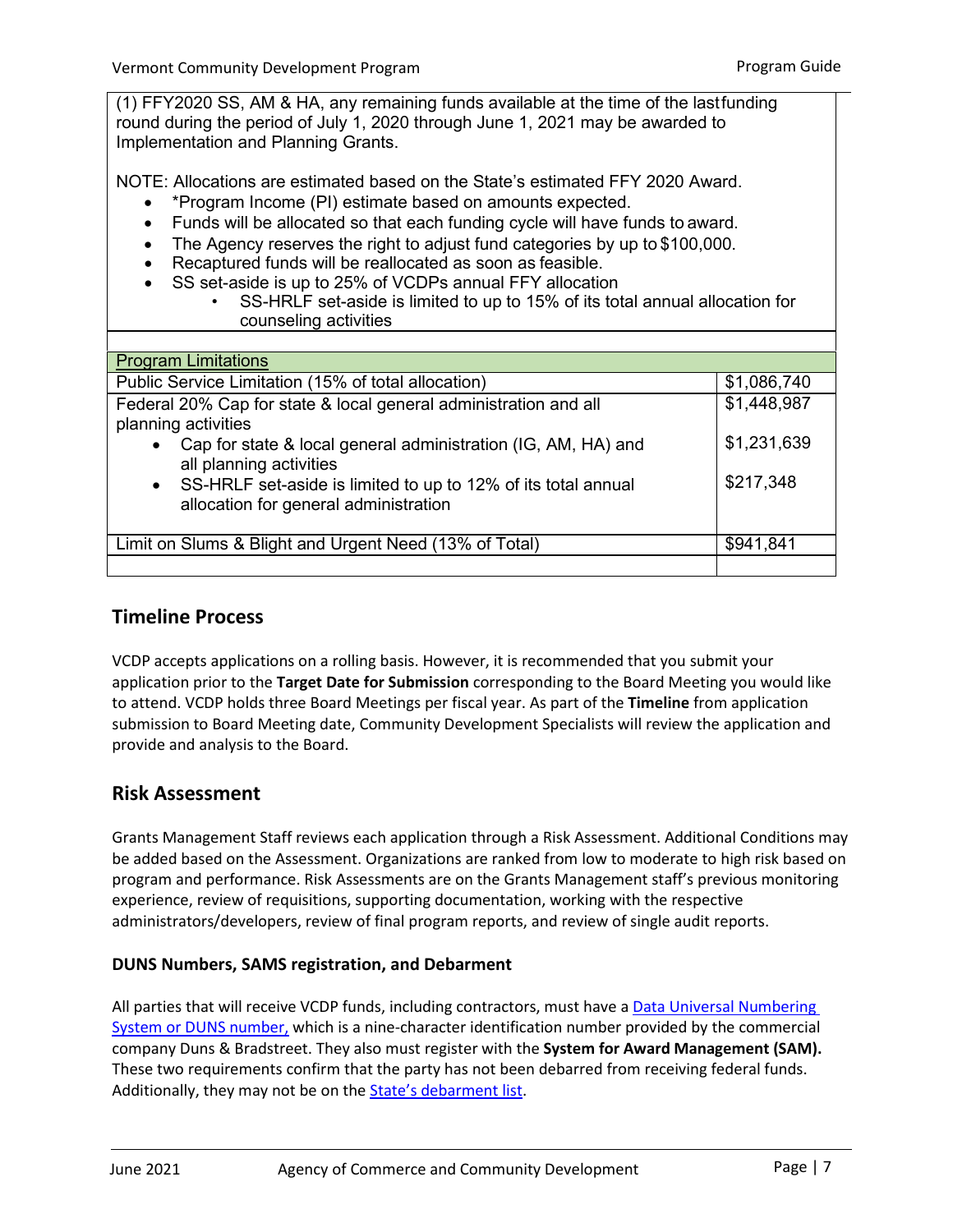## <span id="page-10-0"></span>**Funding Decision Process**

### Implementation Grants (IG)

Grant applications are reviewed by VCDP staff and VCDP Board through a **[review process](https://accd.vermont.gov/sites/accdnew/files/documents/CD-VCDP-Submission%20Timeline.pdf)**. The **[VCDP](http://accd.vermont.gov/community-development/funding-incentives/vcdp/board)  [Board](http://accd.vermont.gov/community-development/funding-incentives/vcdp/board)** is a nine-member citizen Board established by the State Act and appointed by the Governor. The **[CD Specialist](#page-3-2)** assigned to your region will also produce an analysis of your grant application for review by the Board. You will have an opportunity to respond to the staff analysis before the Board performs its final review, and in the case of an Implementation Grant, you will have an opportunity to present your proposal to the Board at its meeting. The Board will make funding recommendations to the Secretary of the Agency of Commerce and Community Development based on an evaluation of the project with respect to need, impact and feasibility. The Secretary makes all final funding decisions.

#### Scattered Site (SS) Grants

Applicants for the Scattered Site Grants are the five Regional Homeownership Centers throughout the State. These grants are a specific type of Implementation Grant that has its own application in GEARS. Scattered Site applications are presented at the First Board Meeting of the fiscal year and are awarded a revolving loan fund programs through the Homeownership Centers that together provide Statewide access for eligible homeowners to address home repair needs.

#### Planning Grants (PG)

Applicants for Planning Grants will not present their proposals to the Board. Planning Grants are presented to the Board through a consent agenda, based on VCDP staff recommendations. The Board will make funding recommendations to the Secretary of the Agency of Commerce and Community Development based on an evaluation of the project with respect to need, impact and feasibility. The Secretary makes all final funding decisions.

#### Accessibility Modification Grants (AM)

Applications are reviewed by VCDP staff and brought directly to the Agency Secretary for funding decisions. The decision is based on an eligibility review and the balance of funds available. AM grant applications do not go before the VCDP Board, because they are funded on a first-come first-serve basis out of \$200,000 targeted for AM projects and do not compete against other grant types. Due to the reduction in CDBG funds by Congress, there may be factors that lead to the award being less than the amount requested.

## <span id="page-10-1"></span>**Compliance Requirements to Consider Prior to Application Submission**

Because of the requirements attached to federal dollars such as VCDP funds, there are some areas, particularly with Implementation and Accessibility Modification Grant applications, that should be considered well in advance of the application deadline in order to avoid serious difficulties with your project. We strongly urge you to learn about the following areas prior to applying:

## <span id="page-10-2"></span>**The Uniform Relocation Act**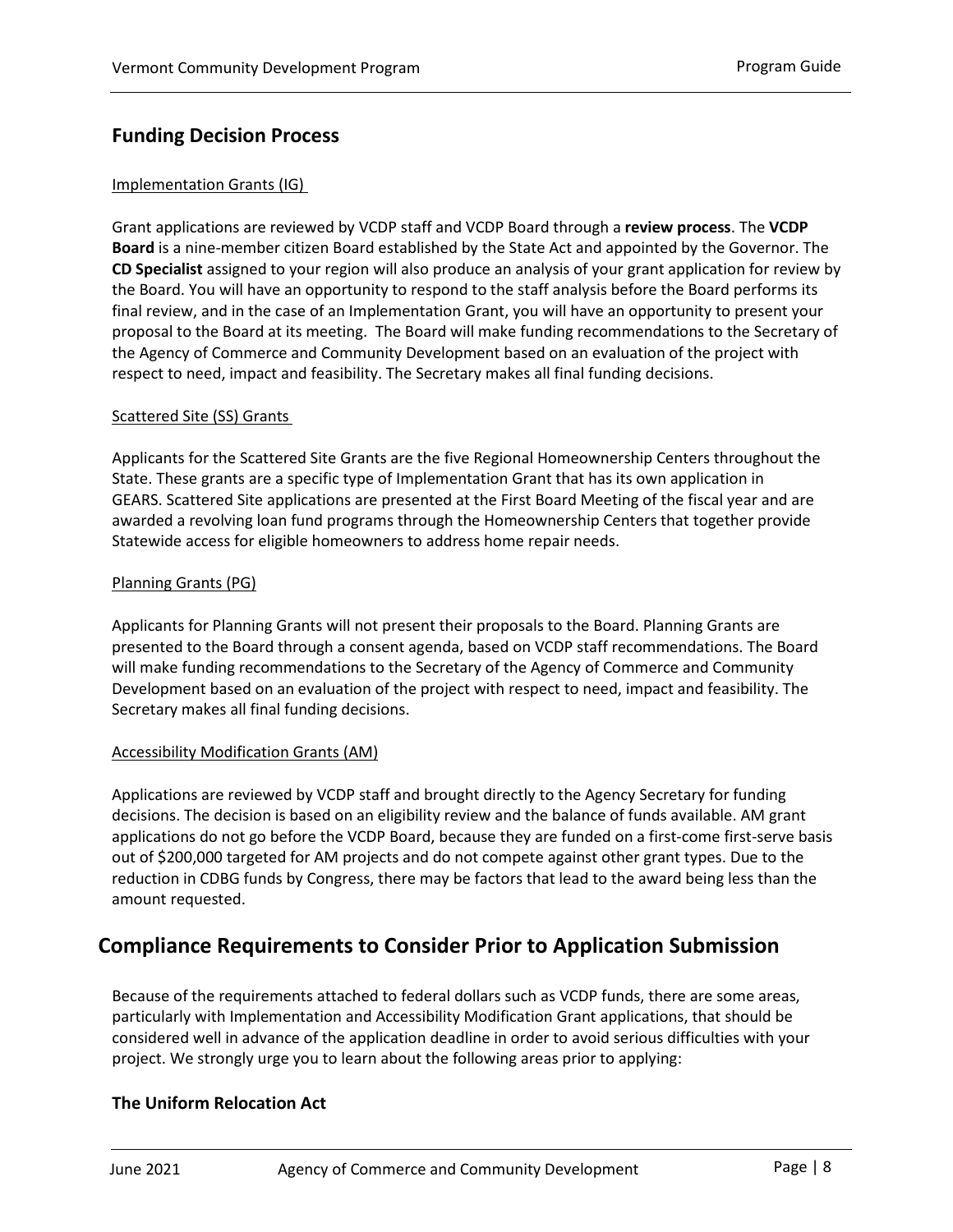The Federal **[Uniform Relocation Act \(the "URA"\)](https://www.hudexchange.info/programs/relocation/overview/#overview-of-the-ura)** requires VCDP and grantees to minimize the hardship on persons and to ensure the fair and equitable treatment of persons who are displaced as a result of federally-assisted projects designed for the benefit of the public as a whole.

The URA is a very complicated federal statute, and if you answer yes to any of the following questions, you need to become knowledgeable in the requirements of the statute.

- Does the project involve or have the potential to involve the acquisition, rehabilitation, demolition or conversion of real property?
- Are there tenants or other occupants, including businesses that will be affected by the project? If so, they must be notified of the proposed project in accordance with requirements of the federal Uniform Relocation Act.
- Do the tenants or other occupants need to be relocated, either permanently (longer than 12 months) ortemporarily?
- Will there be a reduction of the number of affordable housing units and/or bedrooms because of this project? If so, you likely will need to develop and submit a 1:1 Replacement Plan for approval with the application.

Please read through the federal regulations provided in **[Federal Regulations 24 CFR Part 42,](https://www.law.cornell.edu/cfr/text/24/570.606) [Displacement, Relocation Assistance and Real Property Acquisition](https://www.law.cornell.edu/cfr/text/24/570.606)** for definitions and the basic rules for compliance. Please also contact your **[CD Specialist](#page-3-2)** and review the **[HUD Handbook 1378](https://www.hud.gov/program_offices/administration/hudclips/handbooks/cpd/13780)**. This handbook provides a guide for compliance with the URA.

## <span id="page-11-0"></span>**Environmental Review Process**

Normally the environmental review can be conducted after there is an award. BUT if the project is on a schedule that mandates the expenditures of funds, either VCDP or Other Resources, prior to or immediately following an award, the environmental review should be conducted sooner. Often it can be done in the time period prior to the Community Development Board meeting while VCDP staff is reviewing the application.

The **[National Environmental Policy Act of 1969, 42 U.S.C § 4321 et seq](http://www4.law.cornell.edu/uscode/html/uscode42/usc_sup_01_42_10_55.html)**. ("NEPA"), and related regulations, apply to all VCDP-funded projects. An assessment is required to determine the entire project's impact on the environment. All activities involved in a project must be assessed; those funded with VCDP funds as well as those funded with other resources.

This assessment and the Department's Environmental Release of Funds must be completed before any non-general administration project funds are obligated or expended. For instance, this means that a construction contract(s) cannot be executed prior to completion of the environmental assessment and release, and that construction cannot be commenced prior to the release. Only expenditures for administration, management can be incurred prior to environmental release; with the exception of Planning grants, the Environmental Review must be completed, and the Release issued.

For detailed guidance on the Environmental Review Process please see the **[Environmental Review](http://accd.vermont.gov/community-development/funding-incentives/vcdp/env-review)** webpage. For additional information and guidance, please contact **[James Brady](mailto:James.Brady@vermont.gov)**, VCDP Environmental Officer in our Grants Management Division (802-622-4236).

#### **Historic Preservation**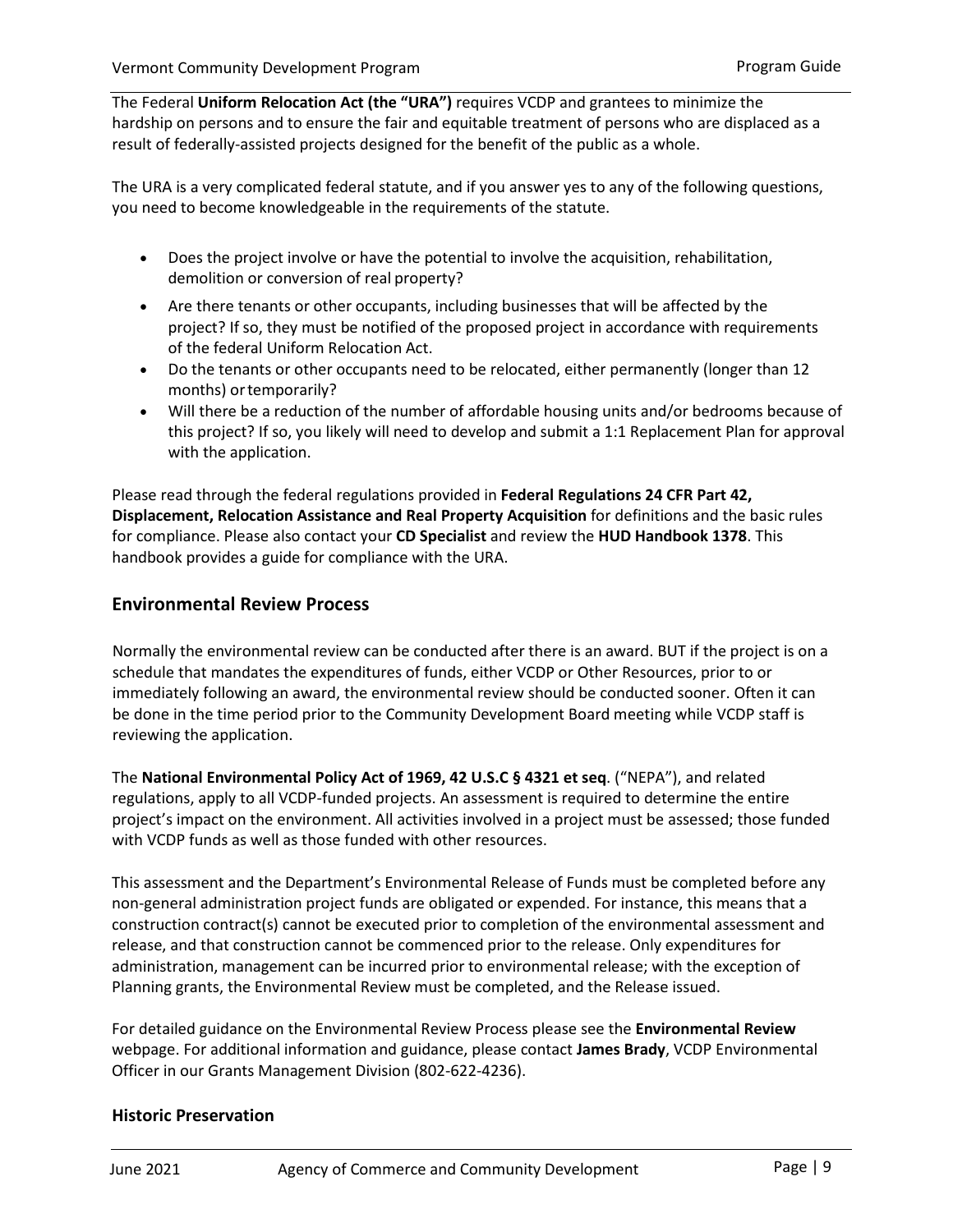One component of the ER is **[Section 106 of the National Historic Preservation Act, as amended \(54](https://www.law.cornell.edu/uscode/text/54/100101)  U.S.C. [§ 100101\)](https://www.law.cornell.edu/uscode/text/54/100101)**. This requires a determination whether the project could affect historic properties. Historic properties are resources listed in the **[National Register of Historic Places](https://www.nps.gov/subjects/nationalregister/index.htm)** or that meet the criteria for the National Register. This includes historic districts, archaeological and landscape sites, buildings, and structures.

To begin the Historic Preservation portion of the ER, a **[Section 106 Preliminary Review Form](https://www.google.com/url?sa=t&rct=j&q=&esrc=s&source=web&cd=1&ved=2ahUKEwiDzZfB4q3cAhVww1kKHcKMBh4QFjAAegQIARAC&url=http%3A%2F%2Faccd.vermont.gov%2Fsites%2Faccdnew%2Ffiles%2Fdocuments%2FCD-VCDP-ENV-HP-VCDP-Intake_0.docx&usg=AOvVaw1eTrGppwTacTHKSHtSbjhx)** needs to be submitted to the Vermont State Historic Preservation Officer (SHPO) for every project. SHPO has 30 days to complete the review; therefore, it is recommended that the **[Preliminary Review Form](http://accd.vermont.gov/community-development/funding-incentives/vcdp/env-review)** be submitted as early as possible in the ER process. If SHPO determines that the project poses a potential adverse effect to historic properties, a **[VCDP Approved Consultant](https://accd.vermont.gov/sites/accdnew/files/documents/Vermont%20Community%20Development%20Approved%20Consultants%202019-2020_1.pdf)** should be hired to conduct a review that results in a recommendation of effect.

## **Fair Labor Standards & Davis Bacon Wage Rates**

Any housing project of more than seven units or any other construction project of more than \$2,000, where federal funds are all or part of the project funding, triggers the requirements of the Davis Bacon Act, the Copeland anti-Kickback Act, and the Contract Work Hours and Safety Standards Act. These federal laws impose considerable record keeping obligations and impose requirements on your contractors and subcontractors. Please refer to **[Fair Labor Standards and Davis-Bacon](http://accd.vermont.gov/sites/accdnew/files/CD-VCDP-GMG-FLSandDB-Chapter.pdf)** on the **[VCDP](http://accd.vermont.gov/community-development/funding-incentives/vcdp/grants-management-guide)  [Grants](http://accd.vermont.gov/community-development/funding-incentives/vcdp/grants-management-guide) [Management Guide](http://accd.vermont.gov/community-development/funding-incentives/vcdp/grants-management-guide)** page of our website. To ensure that workers receive no less than the prevailing wage rate for similar work in each specific locality, the communities if awarded must secure the **[Wage](https://beta.sam.gov/help/wage-determinations) [Rates](http://www.wdol.gov/dba.aspx#0)** (prior to publishing any Request for Bids (RFB).

## <span id="page-12-0"></span>**Procurement Obligations**

With public funds come the obligations to follow and document a full and open competitive process for the procurement of goods and services. Applicants should not hire any entity prior to receiving an award, and if a compelling need to hire exists, be certain to contact **[Grants Management](#page-3-2)** of VCDP first for guidance. Otherwise, you may create a situation where VCDP cannot consider funding the project. Please refer to **[Procurement](http://accd.vermont.gov/sites/accdnew/files/CD-VCDP-GMG-Procurement-Chapter.pdf)** on **[VCDP Grants Management Guide](http://accd.vermont.gov/community-development/funding-incentives/vcdp/grants-management-guide)** page of our website for detailed guidance before you enter into any arrangements for the provision of goods or services for your project (e.g., architects, consultants, engineers, construction contractors). For instance, you must ensure and document that all prime contractors and subcontractors are not on the HUD **[Debarment](https://sam.gov/SAM/) List.**

In addition, the Grantee or Administrator must verify and document that the prime contractor has been certified and registered with the **[Vermont Secretary of State's Office](https://www.sec.state.vt.us/#corporations)**.

For further information and guidance with respect to Fair Labor Standards, the Davis-Bacon process, Procurement and Contracts, please contact **Juliann Sherman,** our Grants Management Specialist in our Grants Management Division (828-1357).

## <span id="page-12-1"></span>**III. Program Policies/Requirements**

## <span id="page-12-2"></span>**Applicant**

## <span id="page-12-3"></span>**Consortium Guidelines**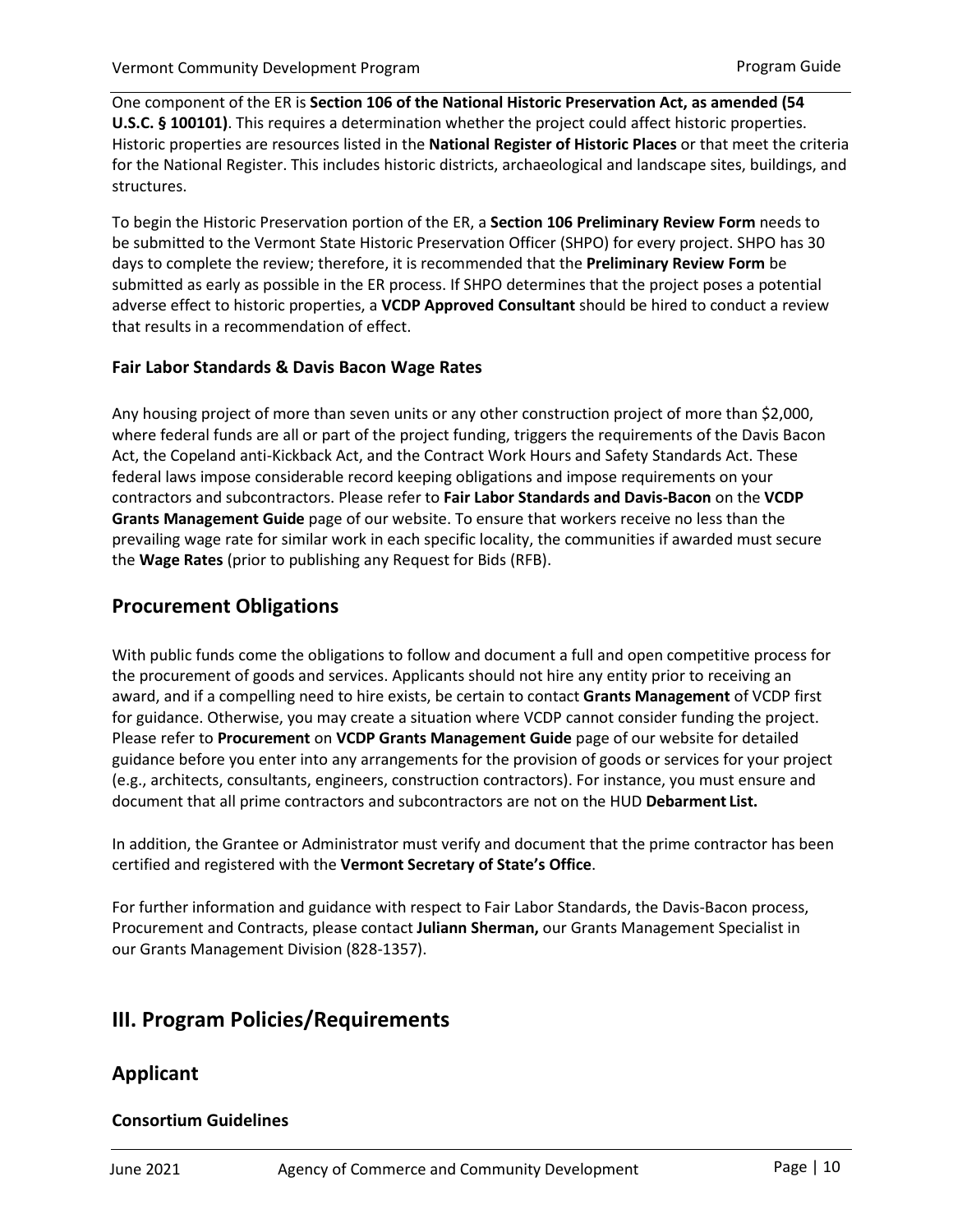When more than one municipality applies for and receives a grant from the Vermont Community Development Program and the purpose of the grant is to provide infrastructure or other governmental service, the grant is treated as a single award to the municipalities, severally and collectively. Each municipality is responsible for the entire grant. However, to have several municipalities administer one grant can be unwieldy. Therefore, VCDP policies provide for a collaborative arrangement termed a "Consortium." Under this arrangement, one municipality serves as the "Lead" and serves as the agent for all of the other municipalities, which are considered "Joint Applicants". The specifics of this arrangement are set out in a **["Consortium Contract"](http://accd.vermont.gov/sites/accdnew/files/documents/CD-VCDP-CONSORTM-Contract.doc)**. Be aware that there are specific **[public hearing](#page-24-1) [requirements](#page-24-1)** for consortiums.

There are several possible arrangements for providing non-governmental services outside of a municipality's jurisdiction:

One municipality provides services to a region or sub-region such as a community applying on behalf of an organization that wants to establish a county-wide program, such as **Home Share Now**, in a county or wants to conduct an accessibility survey for all municipalities within a county wanting to participate.

A consortium provides services within their municipal limits such as two abutting municipalities working together on housing or an industrial park project that is on a parcel(s) of land located within both municipalities,

#### or

A consortium provides services to a region or sub-region such as two or more municipalities in two different counties (other than **[NVDA](http://www.nvda.net/)**'s three county region or **[FCIDC](http://www.fcidc.com/)**'s two county region) working together to establish a multiple county-wide program. Using the same examples as above, this could be a home share program or an accessibility survey for municipalities within several counties.

Prospective applicants must determine whether it makes sense for municipalities to act together to accomplish the project's objectives. **[VCDP](#page-3-2) staff** can assist you in making this determination. The number and membership of a consortium will depend on the proposed project and the relevant characteristics of the region. VCDP requires that:

(a) A consortium must be formed and must include all the municipalities being served where the proposed project is for a customary municipal service, such as a water or sewer line and is to serve more than one municipality;

(b) A consortium of at least one municipality per region must be formed when more than one region is served by the proposed project. For example, if a project proposed providing services to more than one region or a planning study covered more than one region, a consortium is required. An exception is if a community public facility such as a shelter for troubled teenagers or a parent/child center draws beneficiaries to it from more than one region; and

(c) No consortium would be required, though the applicants may choose to form one, when the proposed project will provide services directly to individuals in more than one municipality in one region, e.g., such as the Home Share Now program. In addition, an application by a community on behalf of an already established **[Non-profit Community Development Organization \(NCDO\)](http://accd.vermont.gov/sites/accdnew/files/documents/CD-VCDP-14-CloseoutAgreement.pdf)** serving more than one region does not need to submit a consortium application if the project is simply a continuation of the NCDO's work.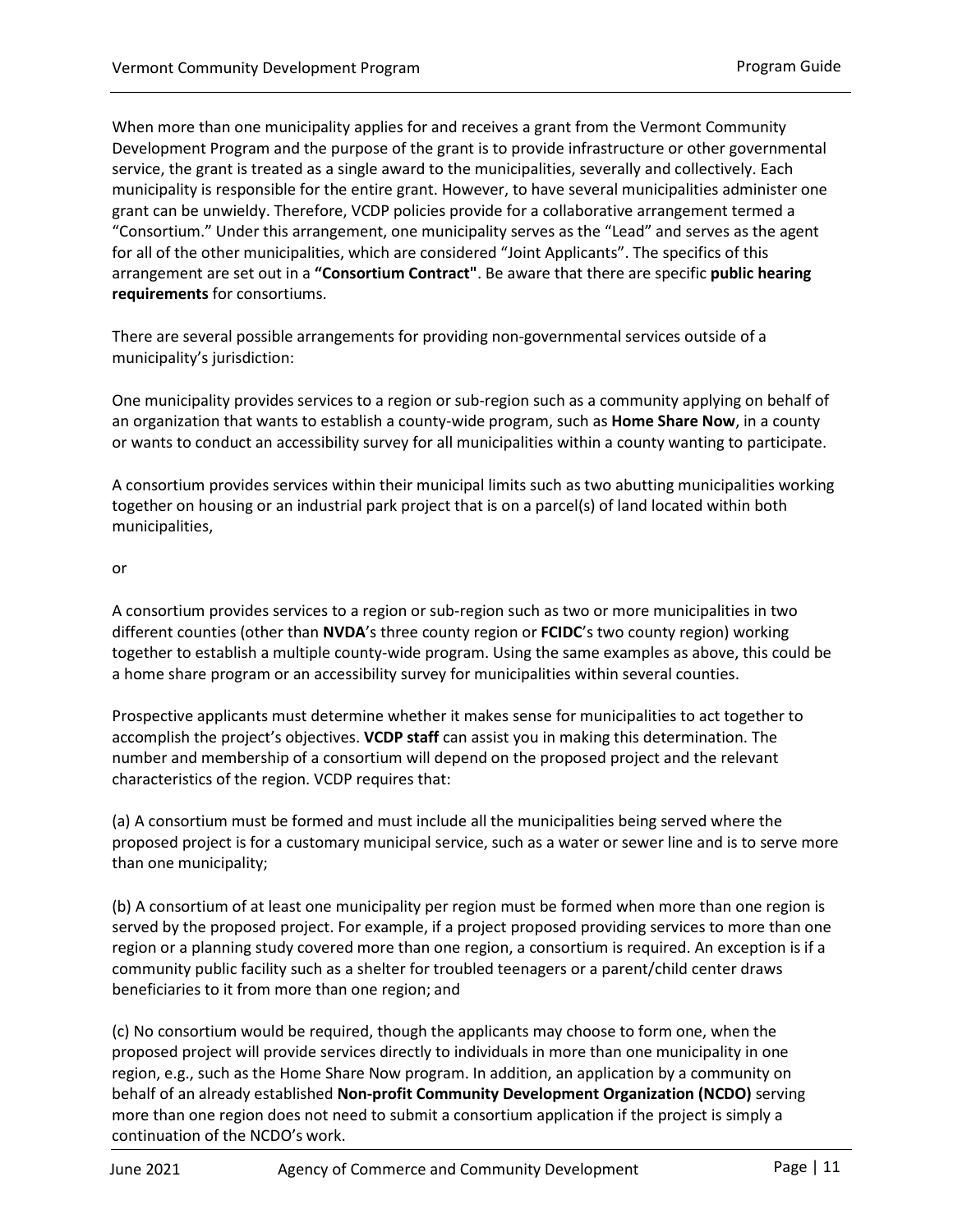For purposes of VCDP, the Agency has defined a "region" as either the service area of one of the Agency's block grant partners (a regional planning commission and a regional development organization), or a county. A "sub-region" is an area that is a portion of a block grant partner's service area, or a portion of a county. Regional programs must meet the consortium guidelines as described above. In addition, it is important to demonstrate in the application that there is support within the region being served when a consortium is not required. This can be in the form of monetary contributions, letters of support, etc.

Please note that because VCDP funds may be used within any community in the region without such community's formal participation, VCDP requires that each such community be provided a written explanation of any planned VCDP expenditure in the community along with at least thirty days to reject the use of VCDP funds within the community.

## <span id="page-14-0"></span>**Fair Housing**

As a condition to the disbursement of funds, a municipality must certify that it adheres to all federal and state laws related to the prevention of discrimination in the provision of housing benefits. A municipality must certify that it affirmatively furthers fair housing. These obligations reach beyond a given project and apply to the official conduct of the municipality. As a condition of VCDP funding, the municipal applicant will be required to attend an approved Fair Housing Training. A member of the legislative body, municipal CEO, municipal manager/administrator or a municipal designee responsible for housing issues within a municipality such as members of planning commissions, zoning boards of appeal, development review boards or local housing committees as approved by the legislative body will be required to attend an approved Fair Housing Training within one year of the Award Date. The goal is to ensure the appropriate people are attending the trainings and sharing the information they receive with their municipal colleagues.

For further information, please see the Departments **[Fair Housing Training Policy](http://accd.vermont.gov/sites/accdnew/files/documents/CD-VCDP-FairHousingTrainingPolicy.doc)** or webpage on **[Fair](http://accd.vermont.gov/housing/events) [Housing Trainings](http://accd.vermont.gov/housing/plans-data-rules/fair-housing/trainings)** or contact **[Shaun Gilpin](mailto:Shaun.Gilpin@vermont.gov)**, our Housing Specialist.

#### <span id="page-14-1"></span>**Municipal Plan**

In order to be eligible for VCDP funds, a municipality must have in place a municipal plan adopted in accordance with **[24 V.S.A. Chapter 117](http://legislature.vermont.gov/statutes/chapter/24/117)**, Subchapter 5, "Municipal Development Plan". The plan must identify the municipality's community development needs including housing and economic development as well as the needs of low and moderate-income persons and the activities to be undertaken to meet such needs. A project must be consistent with the applicable plan.

Keep in mind, if applying as a consortium application, each applicant of the consortium must have an adopted municipal plan.

#### <span id="page-14-2"></span>**Number of Applications per Board Meeting**

Municipalities are allowed to submit one Implementation, one Planning, one Access Modification and one Scattered Site Grant for a Community Development Board meeting. Please note that due to the highly competitive nature of VCDP, the likelihood of a municipality receiving funding for all four application types is very low.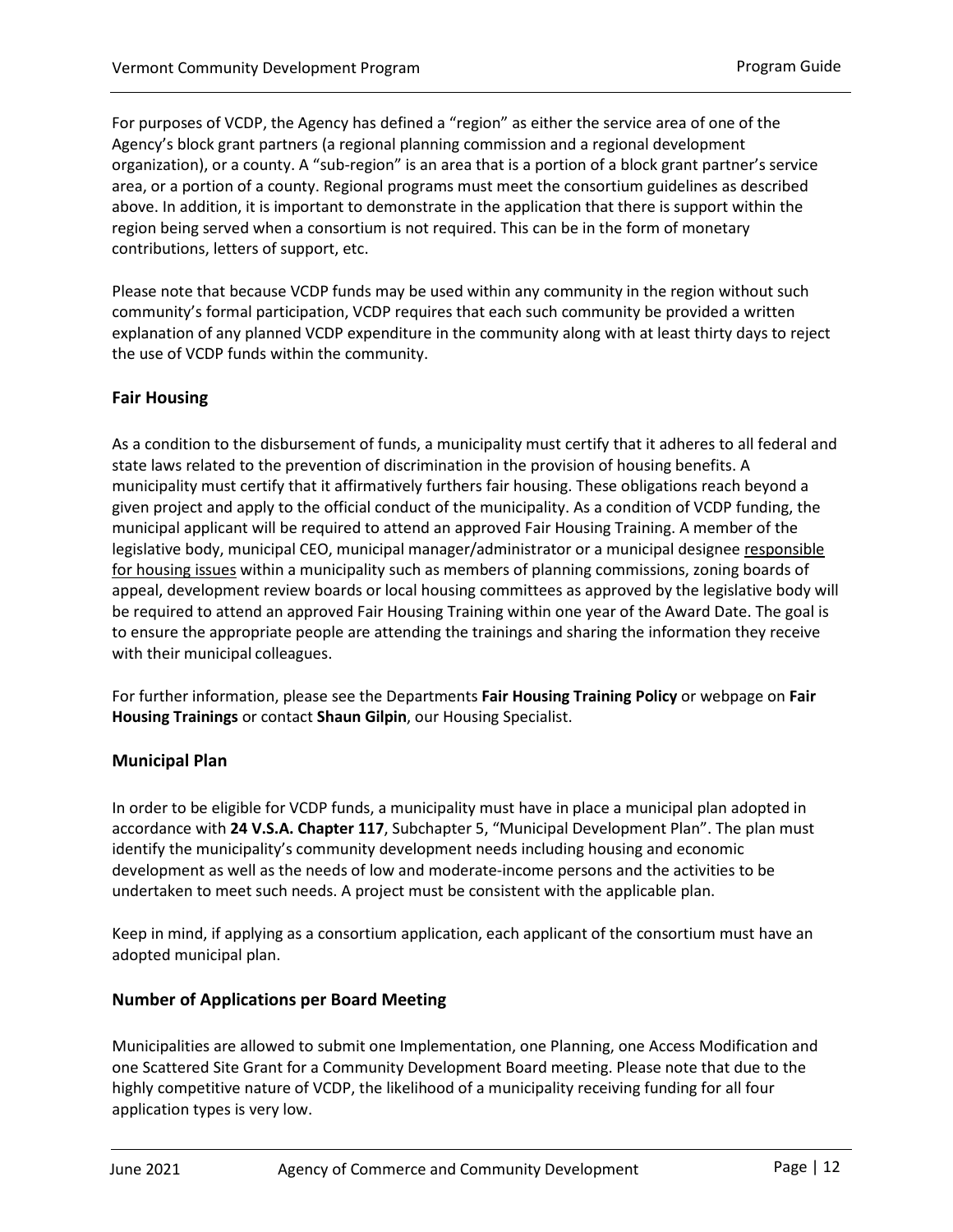## <span id="page-15-0"></span>**Grant Activities**

## <span id="page-15-1"></span>**Eligible Activity**

Only those activities eligible under **[Section 105 of the Federal Act](https://www.hud.gov/sites/documents/DOC_16364.PDF)** may be funded under this program. See **VCDP Program Areas and Eligible Activities** for complete listing of eligible activities.

Due to the critical and on-going need for the creation and retention of quality jobs and housing throughout Vermont, the highest priority for the Vermont Community Development Program (VCDP) funding will be housing and economic development projects.

## <span id="page-15-2"></span>**Ineligible Activity**

The activities listed below are ineligible under the Federal Act:

- Public facilities used for services provided for the general conduct of government (except for accessibility modification projects)
- Public education costs

For further information regarding activities please see **[VCDP Program Areas and Eligible Activities,](http://accd.vermont.gov/sites/accdnew/files/documents/CD-VCDP-VCDP-EligibleActivities.doc) [Title](https://www.law.cornell.edu/uscode/text/42/5305)  I - [Housing and Community Development Act of 1974, as amended 42 U.S.C. Sec. 5305 et seq.](https://www.law.cornell.edu/uscode/text/42/5305)** and **[Code of Federal Regulations 24 CFR 570.483](https://www.law.cornell.edu/cfr/text/24/570.483)**.

#### <span id="page-15-3"></span>**Non-fundable Projects**

Due to the limited funds available and the many types of projects that the federal law allows, the following project types will not be funded by the VCDP. Fire, Police, Ambulance, and Emergency 911 Phone system activities in these areas tend to be municipal government priorities and so tend to have access to funding sources that VCDP-eligible projects are less likely to access.

## <span id="page-15-5"></span>**National and StateObjectives/Benefit**

## **National Objective**

Each project must result in benefits that address the National Objectives established under the Federal Act. Below is more information related to the benefit required under the National Objectives.

#### <span id="page-15-4"></span>**Serving Persons of Low- and Moderate-Income**

If you propose to meet the National Objectives by serving persons of low- and moderate-income through job creation or retention or by providing housing, please bear in mind that you will be required to document that the project has achieved the proposed benefit within the grant period by demonstrating that at least 51% of the individuals served are persons of low- or moderate-income at or below 80% area-median-income by county.

There are some housing projects that require 100% of the beneficiaries served to be low- or moderate income. You will need to be prepared to perform income surveys or other means of documenting the income level of households or families benefiting from your project. "Limited Clientele" and "Area-Wide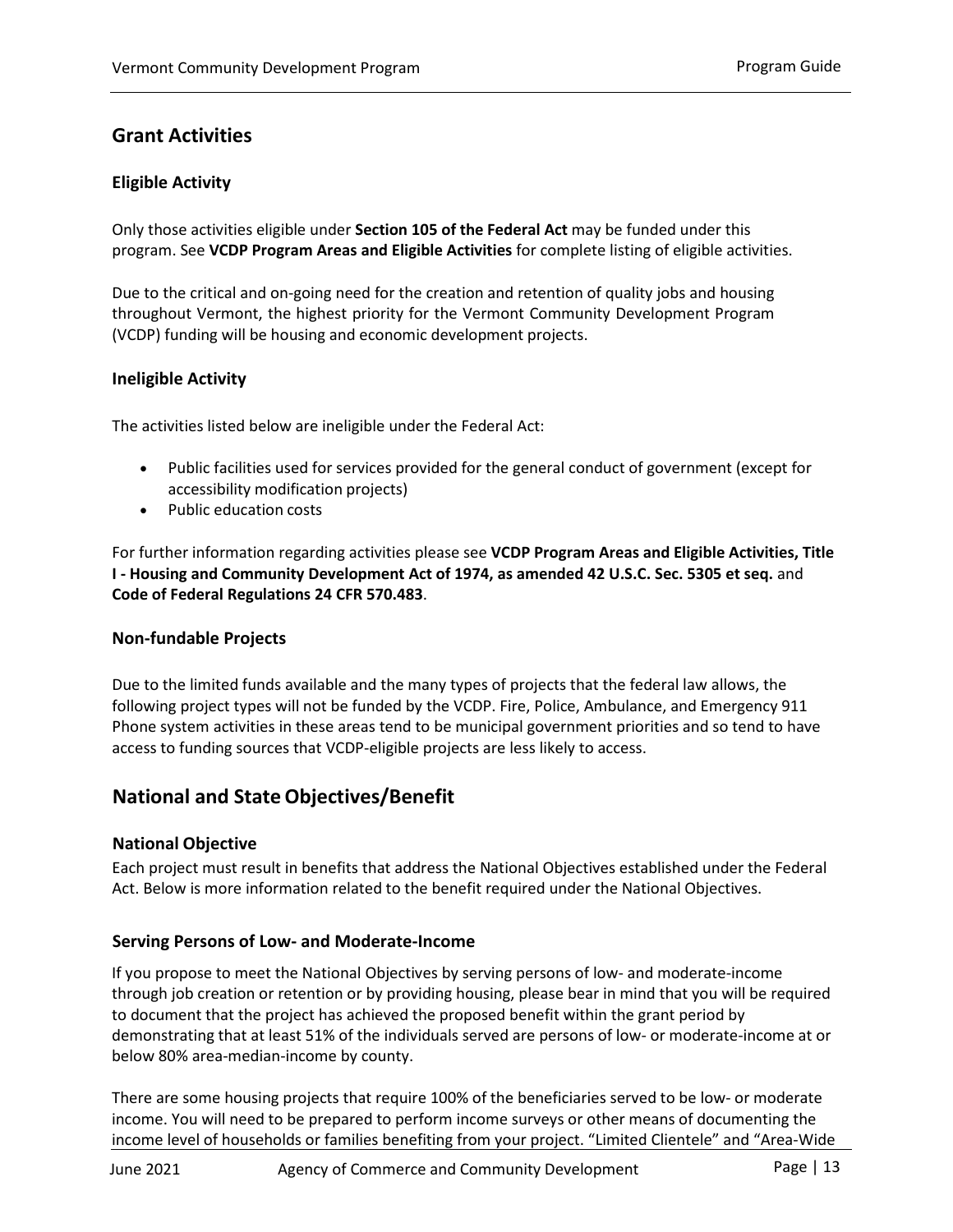Benefit" are two concepts which may allow predetermination that proposed benefit will be met, and may simplify, to some extent, a grantee's benefit documentation obligation.

Limited Clientele. A project that serves a Limited Clientele is one in which direct benefit is provided to one or more groups of persons who have been documented or are presumed, under HUD regulations, to be of low- and/or moderate-income.

Under Limited Clientele there are three ways to document benefit (serving persons of which at least 51% are low to moderate income):

- 1. Presumed Low/Moderate Income: proposed beneficiaries are included in the list of categories of persons in **[24 CFR Section 570.483 \(b\)\(2\).](https://www.law.cornell.edu/cfr/text/24/570.483)** These categories include the following: abused children, battered spouses, elderly persons, severely disabled persons, homeless persons, illiterate adults, persons living with AIDS and migrant farm workers.
- 2. Pre-qualified: proposed beneficiaries are not included in the presumed list above, but secondary data submitted by the applicant to VCDP clearly demonstrates that the intended beneficiaries are income eligible through their participation in some other income eligibility program such as Headstart, Medicaid, etc.
- 3. Completion of Income Surveys: Proposed beneficiaries that do not qualify as presumed or prequalified, need to complete family or household income surveys. Be sure to confirm with **[VCDP](#page-3-2) [staff](#page-3-2)** which income survey is applicable.

Area-Wide Benefit. A project which will provide area-wide benefit is one that will provide public services or public facilities to a target area which is demonstrated to have a population of at least 51% low- and/or moderate-income persons. An area-wide benefit activity is an activity that is available to benefit all the residents of the target area. Typical area-wide benefit activities include water-sewer lines and community or neighborhood facilities. For further information, see HUD's interactive **[Area](https://hud.maps.arcgis.com/apps/webappviewer/index.html?id=ffd0597e8af24f88b501b7e7f326bedd)  [Wide Low-and-Moderate Income \(LMI\) Community Data map](https://hud.maps.arcgis.com/apps/webappviewer/index.html?id=ffd0597e8af24f88b501b7e7f326bedd)** and see below for further information on **[area-wide benefit](https://hud.maps.arcgis.com/apps/webappviewer/index.html?id=ffd0597e8af24f88b501b7e7f326bedd)**.

For further information on determination of benefit please see **Title I - [Housing and Community](https://www.law.cornell.edu/uscode/text/42/5305)  [Development Act of 1974, as amended 42 U.S.C. Sec. 5305 et seq](https://www.law.cornell.edu/uscode/text/42/5305)**, **[Code of Federal Regulations 24 CFR](https://www.law.cornell.edu/cfr/text/24/570.483) [570.483](https://www.law.cornell.edu/cfr/text/24/570.483)** or contact your **[CD Specialist](#page-3-2)** for guidance.

## <span id="page-16-0"></span>**Slums & Blight**

Elimination of a slum or a blighted condition on a spot or area basis meets the Slums and Blight National Objective and is therefore a means to provide benefit under the Federal Act. This means that the household or family income of the beneficiaries is not necessary for a Slums and Blight eligible project. If there are known beneficiaries for the project, VCDP will require income surveys to confirm that the Lowand Moderate-Income National Objective cannot be met. Since there are limited funds available due to statutory requirements dictating the amount of funds that must meet the Low- and Moderate- Income National Objective, be sure to contact your **[CD Specialist](#page-3-2)**. For further Slums and Blight information refer to **[Criteria for Slums and Blight](http://accd.vermont.gov/sites/accdnew/files/documents/CD-VCDP-CriteriaSlumsAndBlight.doc)** and the **[Code Federal Regulations 24 CFR 570.483](https://www.law.cornell.edu/cfr/text/24/570.483)**.

**Note**: A project proposed under Slums and Blight must be more than remediation of the property or area. **There needs to be a feasible redevelopment plan;** however, the redevelopment plan is not eligible for VCDP funding under Slums and Blight.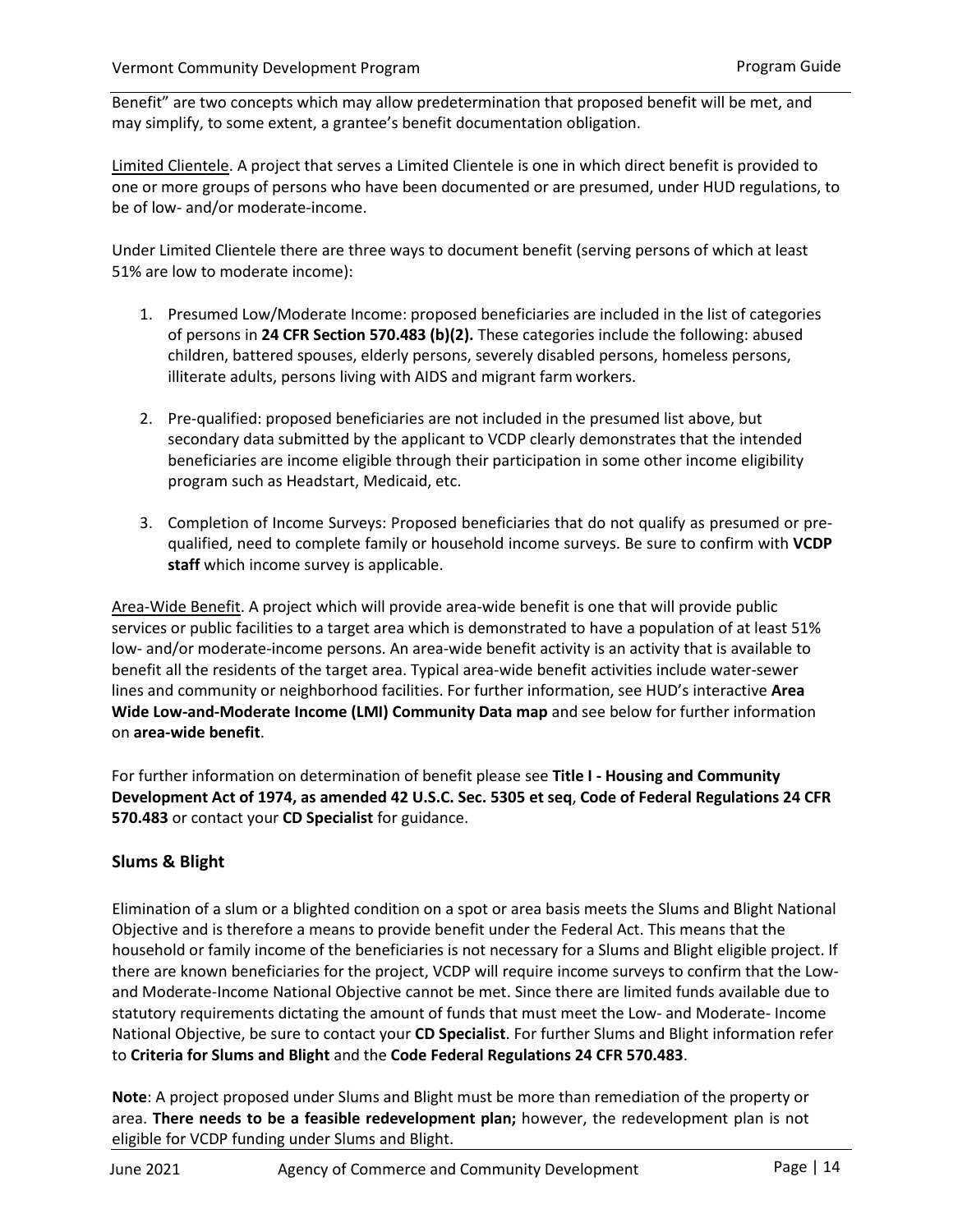## <span id="page-17-0"></span>**Urgent Need**

Addressing a community's urgent need meets the Urgent Need National Objective and is therefore a means to provide benefit under the Federal Act. This means that the household or family income of the beneficiaries is not necessary for an Urgent Need eligible project. If there are known beneficiaries for the project, VCDP will require income surveys to confirm that the Low- and Moderate-Income National Objective cannot be met. To qualify under Urgent Need, VCDP must conclude that the project will alleviate conditions that pose a serious and immediate threat to the health and welfare of the community, are recent in origin and cannot be addressed with funding from the community or other sources. Since there are limited funds available due to statutory requirements dictating the amount of funds that must meet the Low- and Moderate-Income National Objective, be sure to contact your **[CD](#page-3-2) [Specialist.](http://accd.vermont.gov/about-us/contact-us)** For further information refer to the **[Code Federal Regulations 24 CFR 570.483](https://www.law.cornell.edu/cfr/text/24/570.483)**. An Urgent Need Certification must be filled out for an application.

## <span id="page-17-1"></span>**State Objective**

Each proposed VCDP activity must meet at least one state objective as set forth at **[10 V.S.A. §](http://legislature.vermont.gov/statutes/section/10/029/00682) [682\(b\)\(2\)](http://legislature.vermont.gov/statutes/section/10/029/00682)**. The state objectives are:

- Housing Conserve, expand, and/or improve housing.
- Employment Create and/or retain employment.
- Public Facilities Improve public facilities in support of housing or economic development activities, or where there is a threat to the public health and safety (including publicservices).

## <span id="page-17-2"></span>**Documenting Benefit**

If the project is meeting the National Objective of Serving Persons of Low and Moderate Income, it is important to understand the various ways to document benefit and which benefit determination methods can and cannot be utilized with different project types.

#### <span id="page-17-3"></span>**Area-Wide Benefit**

Based on American Community Survey Income Data some municipalities, in whole or in part, consist of a population that is at least 51% low and moderate income. It is possible that areas of your community would, therefore qualify on an "area-wide" basis. To determine benefit to low and moderate-income persons based on the area served by the activity, use:

- the municipal boundaries or boundaries of the service area;
- the income characteristics of households and unrelated individuals in the area.
- **[HUD LMI Area Wide Benefit](https://hud.maps.arcgis.com/apps/webappviewer/index.html?id=ffd0597e8af24f88b501b7e7f326bedd) Map**

#### <span id="page-17-4"></span>**Public Facility or Public Service Benefit**

To determine benefit to low and moderate-income persons from an activity involving a public facility or public service designed for use by predominantly low and moderate-income persons, include documentation demonstrating that at least 51% of users are low and moderate-income persons. Contact your **[CD Specialist](#page-3-2)** for assistance.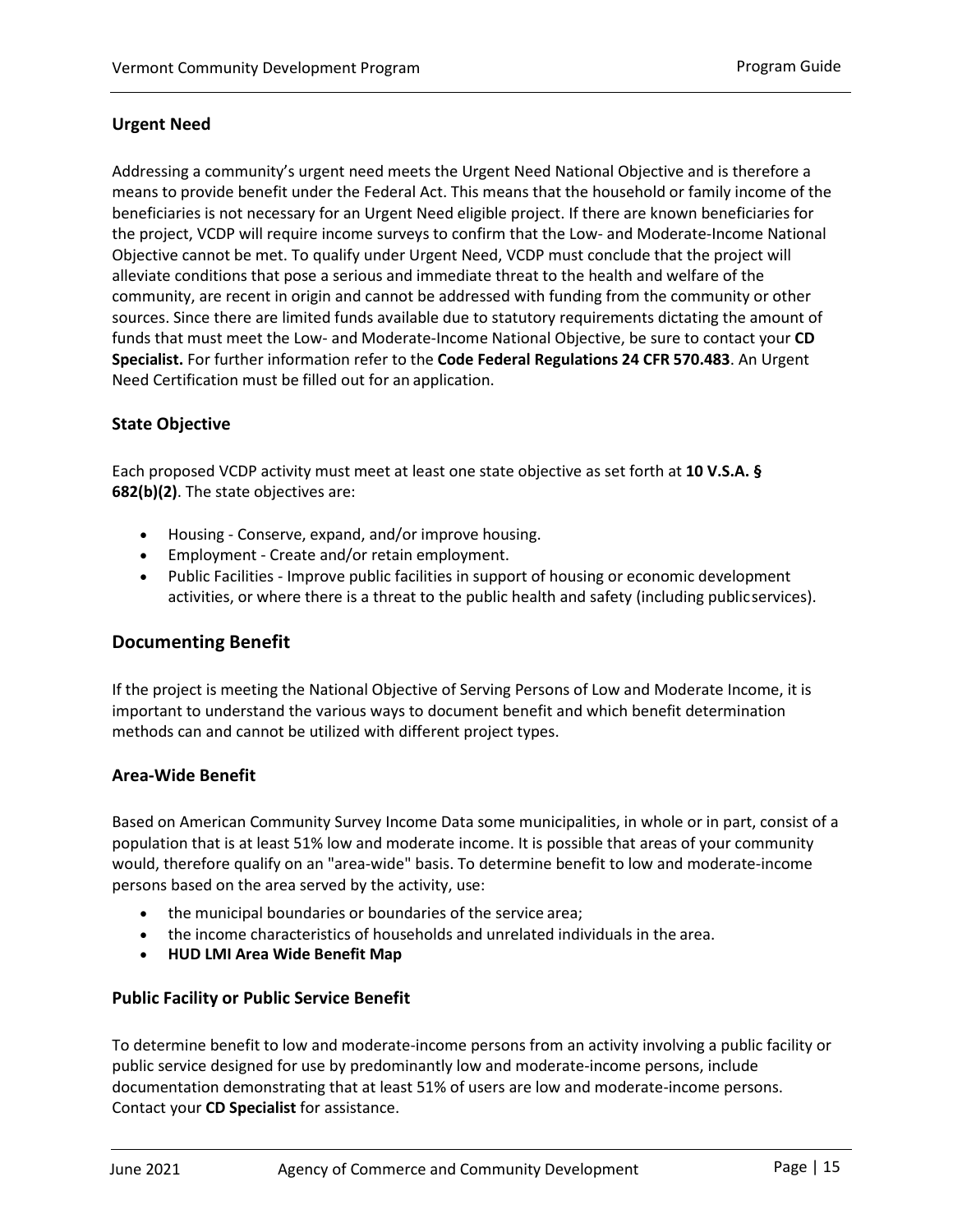### <span id="page-18-0"></span>**Housing Benefit**

To determine benefit to low and moderate-income persons based on the incomes of the households directly benefiting from the activity, such as single-family rehabilitation, where the activity involves the submission of an application or the completion of a personal record in the project, use:

- the size of each household receiving benefit; and
- the income of each such household.

To determine benefit to low and moderate-income persons in multi-family rehabilitation activity, use:

- the local definition of "affordable to low and moderate-income household";
- the rent charged (or to be charged) after rehabilitation, for each dwelling unit in each structure rehabilitated; and
- the total number of dwelling units in each structure to be rehabilitated and the percent of units in each structure which will be occupied by low and moderate-income households.

#### <span id="page-18-1"></span>**Economic Development Benefit**

To determine benefit for job creation of FTE (Full-time equivalent; based on a 40-hour work week) jobs to be filled by or made available to low and moderate-income persons, use:

- the number of current FTE jobs
- the number of FTE jobs expected to be created
- nature of FTE jobs to be created, including pay range and benefits; whether jobs are for a full year or are seasonal
- type of FTE jobs to be created (number skilled, semi-skilled, and for unskilled, any special education or experience required)
- timeline for new FTE job creation
- documentation of ability of business to create the FTE jobs any other evidence that will be used to show that at least 51% of FTE jobs will be filled by or made available to low and moderateincome persons, such as: payrolls, documentation of hiring through **[Vermont Department of](http://labor.vermont.gov/)  [Labor](http://labor.vermont.gov/)** or certification of wage scales.

To determine benefit based on FTE jobs to be retained, use:

- number of FTE jobs to be retained
- number of these jobs that are currently filled by low and moderate-income persons
- documentation that jobs will be lost if the project were not funded; with breakdown of how many of these are now filled by low and moderate-income persons.

Family Income Surveys must be completed by the existing employees and at least 51% must be income eligible. Any employee not completing a survey will be treated as non-LMI.

Contact your **[CD Specialist](#page-3-2)** for assistance. For documenting benefit, check the **[VCDP Resources](http://accd.vermont.gov/community-development/resources-rules/vcdp-resources)** page of the Departments website for links to the most current HUD Income Guidelines and HUD Income Survey Forms for your community to be use to document benefit**.** For further information, refer to the **[Title](http://www4.law.cornell.edu/uscode/html/uscode42/usc_sec_42_00005301----000-.html) I - [Housing and Community Development Act of 1974, as amended 42 U.S.C. Sec. 5301 \(c\)](https://www.law.cornell.edu/uscode/text/42/5305)** and **[Code](https://www.law.cornell.edu/cfr/text/24/570.483) [Federal Regulations 24 CFR 570.483](http://ecfr.gpoaccess.gov/cgi/t/text/text-idx?c=ecfr&sid=a900159ec15b84d8984a0032961d4f15&rgn=div5&view=text&node=24%3A3.1.1.3.4&idno=24&24%3A3.1.1.3.4.9.1.4)**.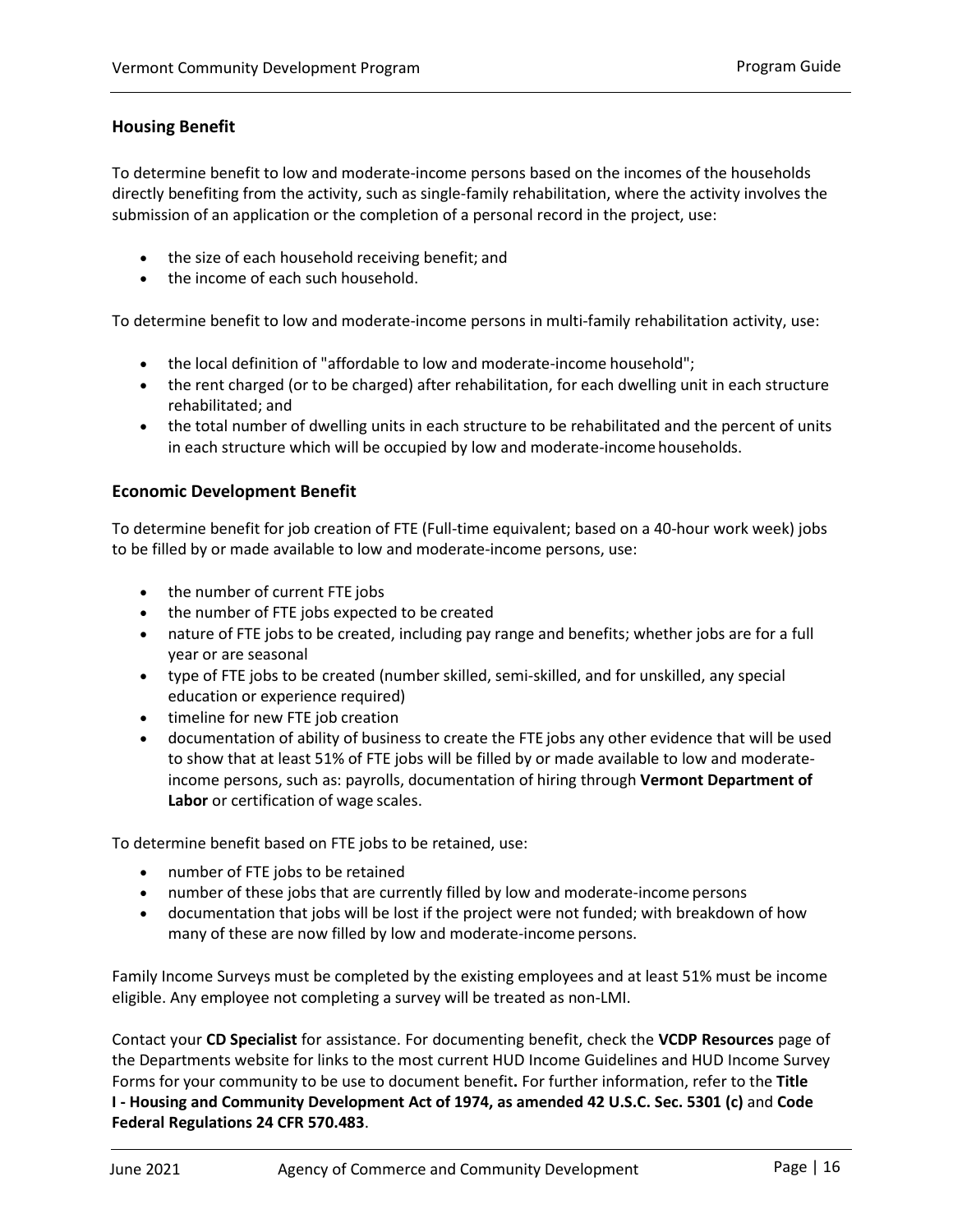## <span id="page-19-0"></span>**Budget**

## <span id="page-19-1"></span>**Scope**

Your project budget should include funds adequate to perform all activities required to achieve the proposed benefit that meets the National and State Objectives.

## <span id="page-19-2"></span>**Sources**

The VCDP expects all applicants to vigorously explore all funding sources. This includes all available grants, loans, conventional financing, local capital campaigns, income generated from previous VCDP or HUD-direct grants, and community tax dollars (where appropriate). These efforts will bear on the competitiveness of an application. A revolving loan fund (RLF) controlled by an applicant must be considered as a funding source, and any decision not to access such funds for the project must be explained. The RLF funds cannot sit idle or be held as an endowment or trust only to earn interest.

<span id="page-19-4"></span>If a community has an in-active VCDP/HUD funded Revolving Loan Fund (RLF) as defined by Agency Procedures (see definition below), at least 20% of the RLF balance on hand must be committed to the project when applying for VCDP funds. For Planning Grants only, this requirement will be the lesser of 20% of the RLF balance or the 10% match required whichever is less, up to \$7,500. The required RLF funds may be provided in the form of a loan or a grant to the project.

Definition of in-active: VCDP grant funds in an RLF where the average annual disbursement, excluding any amount expended for Administration & Management Costs, does not exceed 25% of the total balance over a 3-year period.

In addition, communities are expected to provide financial support in the way of donated general administrative or program management services, waiving or reducing connection or local permit fees, or

other cash-in-kind contributions relevant to the project or explain why such support is not possible. A community is generally not expected to go to its taxpayers for funds unless it is a municipally-owned community public facility, or the project is vital to its downtown or village center.

## <span id="page-19-3"></span>**General Administration & Program Management**

The amount of federal funds used for general administration and program management of the grant must be "necessary and reasonable" for the proper and efficient performance and administration of the VCDP award. In order to be charged to the VCDP grant, all general administration and program management costs must comply with the federal **[Uniform Guidance \(2 CFR Part 200\)](https://www.gpo.gov/fdsys/granule/CFR-2014-title2-vol1/CFR-2014-title2-vol1-part200/content-detail.html)** and **[VCDP policies](https://accd.vermont.gov/sites/accdnew/files/documents/CD-VCDP-GMG-Agency%20Procedures%20Chapter.pdf)  [and procedures.](https://accd.vermont.gov/sites/accdnew/files/documents/CD-VCDP-GMG-Agency%20Procedures%20Chapter.pdf)**

All administrative services and professional services contracts between Grantees and Program Administrators must comply with the VCDP "**[Sample Contract for Administrative and Professional](https://accd.vermont.gov/sites/accdnew/files/documents/CD-VCDP-AdminServicesProgMgmtSampleContract.doc)  [Services](https://accd.vermont.gov/sites/accdnew/files/documents/CD-VCDP-AdminServicesProgMgmtSampleContract.doc)**" contained in the **[Forms and Sample Documents](http://accd.vermont.gov/community-development/funding-incentives/vcdp/forms)** page. Payment under such contracts may only be made for "necessary and reasonable" costs that are invoiced and supported by appropriate documentation that identifies the specific personnel, time worked for each project, and rate being charged.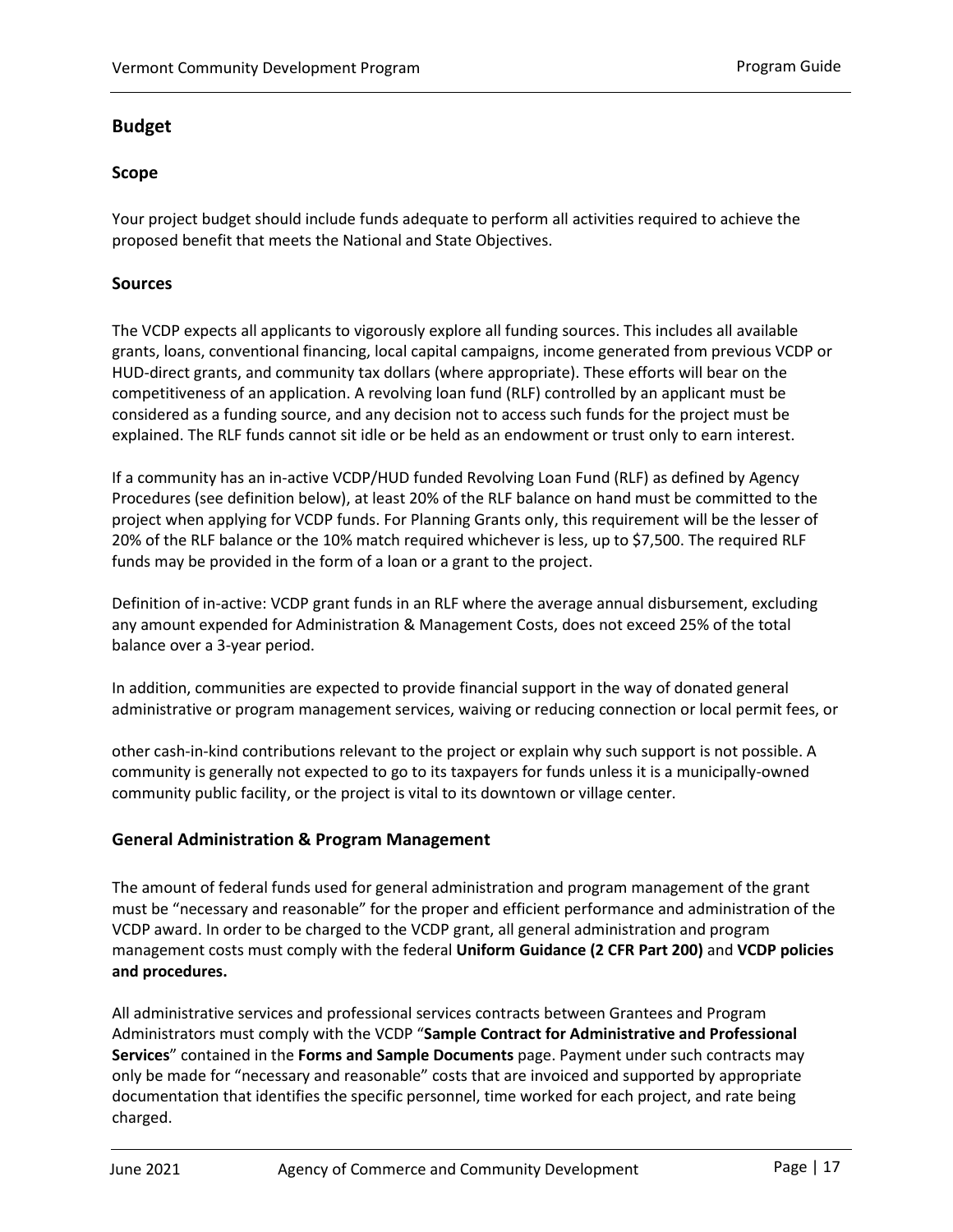General Administration. These are costs relating to the overall management of the VCDP grant. These activities typically are common to any VCDP grant and include financial management, progress reports, requisitions, procurement, and final program reports/closeout, among others. The one common cost related to all grants is environmental review, but this is a Program Management cost except in a Planning Grant, where is remains a General Administration cost. The cost of performing General Administration is a good way for a community, with in-house capacity, to provide a cash-in-kind commitment, even if only a partial contribution, to demonstrate support for the project. Any organization that cannot perform this responsibility as a cash-in-kind contribution should be certain to adequately budget this cost. The details on the amount that can be budgeted are in the **[Application](http://accd.vermont.gov/community-development/funding-incentives/vcdp/applicant-guidance) [Instructions.](http://accd.vermont.gov/community-development/funding-incentives/vcdp/applicant-guidance)**

Please be aware that any unexpended General Administration funds may not be used for other grant agreement budget line items and must be returned to the Agency.

Program Management. Every project budget (other than those for planning grants) must include funds for program management of the project. VCDP funds or other funding sources may be used for what VCDP refers to as "program management activities" which are directly related to accomplishing program tasks specific to the project being funded and include all soft costs not considered General Administrative costs. Program management activities include the costs related to environmental reviews, clerk of the works services, with Davis-Bacon and permit compliance, as well as engineering architectural and other professional services.

## <span id="page-20-0"></span>**Pre-Award Costs**

Applicants who receive an award may be reimbursed through the Grant Agreement for pre-award costs such as the fees charged by professionals (environmental consultants, architects, engineers, archeologists, lawyers, etc.) in the preparation of the applications. Such costs will not be reimbursable to applicants who do not receive an award. These costs must be clearly identified in the application and are subject to Agency approval. It is critical to remember that proper procurement must be followed to be reimbursed.

#### <span id="page-20-1"></span>**Program Income/Unrestricted Revenue**

Program Income is income received by a VCDP grantee or subgrantee from activities supported by VCDP funds, including loan principal, loan interest, and funds resulting from the sale or lease of assets purchased with VCDP grant funds. Please contact **[VCDP Staff](#page-3-2)** for further details**[.](http://www.dhca.state.vt.us/Admin/OrgChart.htm#vcdp)**

Unrestricted Revenue is all gross income directly generated by the VCDP grant funds and received by a Subgrantee meeting the definition of a **[Non-Profit Community Development Organization \(NCDO\),](http://accd.vermont.gov/sites/accdnew/files/documents/CD-VCDP-14-CloseoutAgreement.pdf)** including gross income resulting from second, third, etc. generation loans. Unrestricted Revenue is also subject to assessment, unless it is used to establish a micro-enterprise or scattered site housing rehabilitation revolving loan fund program.

An applicant will be required to provide information on its Program Income and Unrestricted Revenue through the application process.

**[As stated above](#page-19-4)**, inactive Revolving Loan Funds will be subject to providing funds to VCDP applications.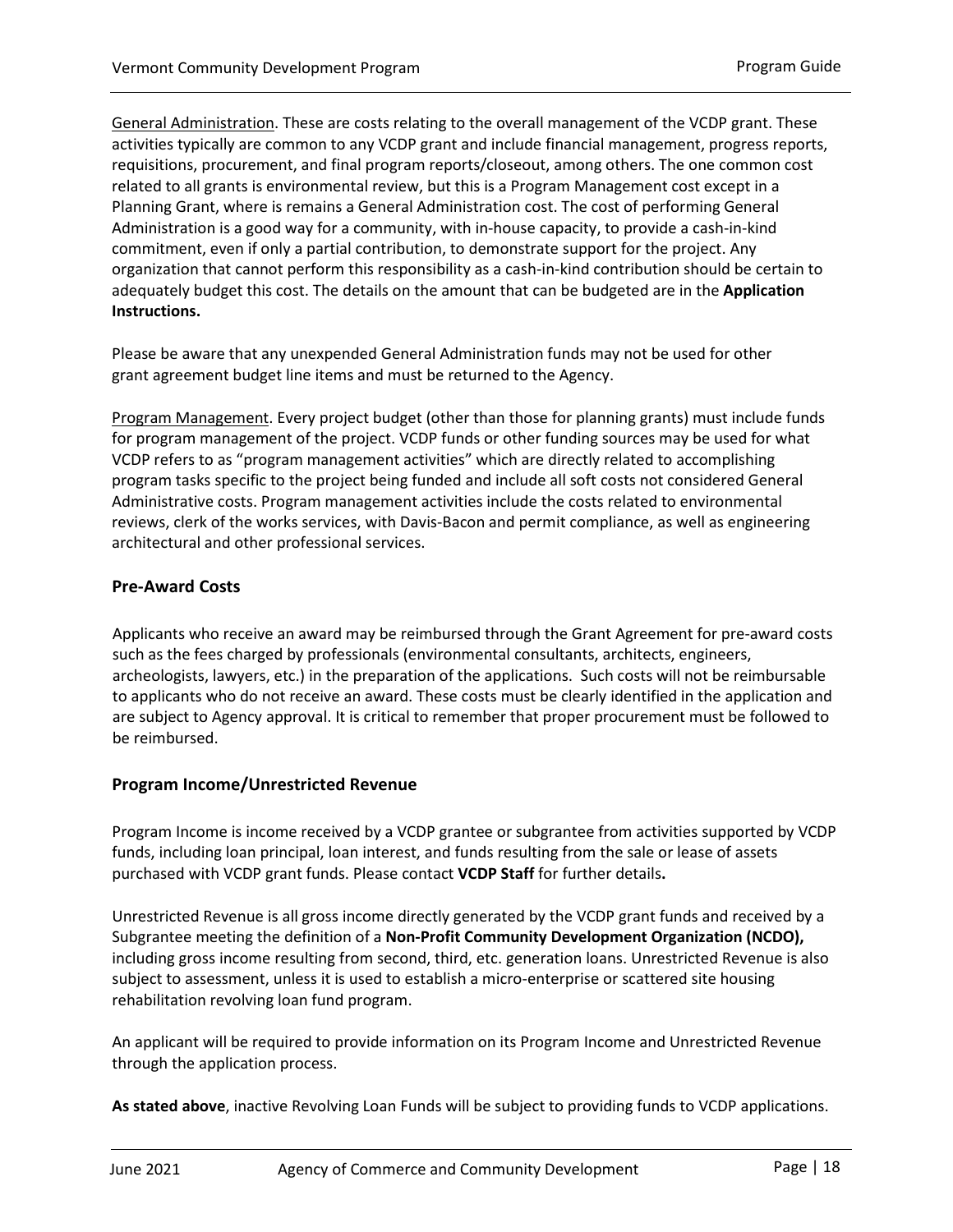Communities or their designees who generate income from VCDP assisted-loans will be required to repay to the Agency no more than 50% of the original VCDP grant award over an appropriate period of time. The exceptions of repayment to the Agency are micro-enterprise and scattered site housing rehabilitation revolving loan fund (RLF) programs. Repayments received by the Agency as Program Income will be added to the annual allocation available to municipalities through the VCDP funding cycles.

## <span id="page-21-0"></span>**Real Estate Appraisals**

Real estate appraisals are required when the project includes acquisition of real property in fee simple, a real estate lease where renewal options allow for extensions of 50 years or more, or permanent easements. An appraisal will not be required where the owner is donating the property interest, or the property interest is determined to have a market value of less than \$2,500 and the determination is documented and has been made by a person familiar with the local real estate market. The appraisal must be conducted on the property "as is" and may not be affected by any enhanced or decreased value to the property which may result from VCDP funding. Appraisals must be conducted within six (6) months of the execution of the Option Agreement, Purchase and Sales Agreement or other document committing to a purchase. Real estate appraisals must be conducted independently and impartially by a qualified appraiser and must be supported by analysis of relevant market information. This is not a threshold but is required. In other words, an application will be accepted without the completed appraisal, but a funding decision without one is unlikely.

## <span id="page-21-1"></span>**VCDP funds as a Grant vs. Loan**

## <span id="page-21-2"></span>**Economic Development Projects**

Direct assistance to a for-profit entity must be in the form of a loan. Loan terms will be reviewed and approved by the Agency on a case by case basis. VCDP will allow more flexible loan terms to include loans from 0% to 2% and allow deferred loans if justified. The negotiating parties are the business, the community, and VCDP. The loan must be adequately secured by the assets of the business (or other acceptable security).

Indirect assistance to a business occurs when VCDP grants are made to municipalities that use the grant to support business or housing development. For example, a community may need to extend water or sewer lines so that a business may locate or expand in the community. Another example is a grant to a community that, in turn, lends the money to a property owner needing to fit up their building – in order to provide space for a business that wants to locate in the community, or would have to leave the area because their current location has become unsuitable for their needs. While there is no direct loan to the business, the community - through the business - must demonstrate the minimum 51% low and moderate-income benefit.

A grant in lieu of a loan to a non-profit entity must be approved by the Agency. A deferred loan option will also be evaluated by the Agency for non-profit entities.

#### <span id="page-21-3"></span>**Housing Projects**

Direct assistance for a housing project will be structured in the form of a grant or loan based on the needs and circumstances of the project. VCDP may request documentation, e.g., operating budget, proforma, etc, to justify a request for VCDP funds to be structured as a grant. For a project structured as a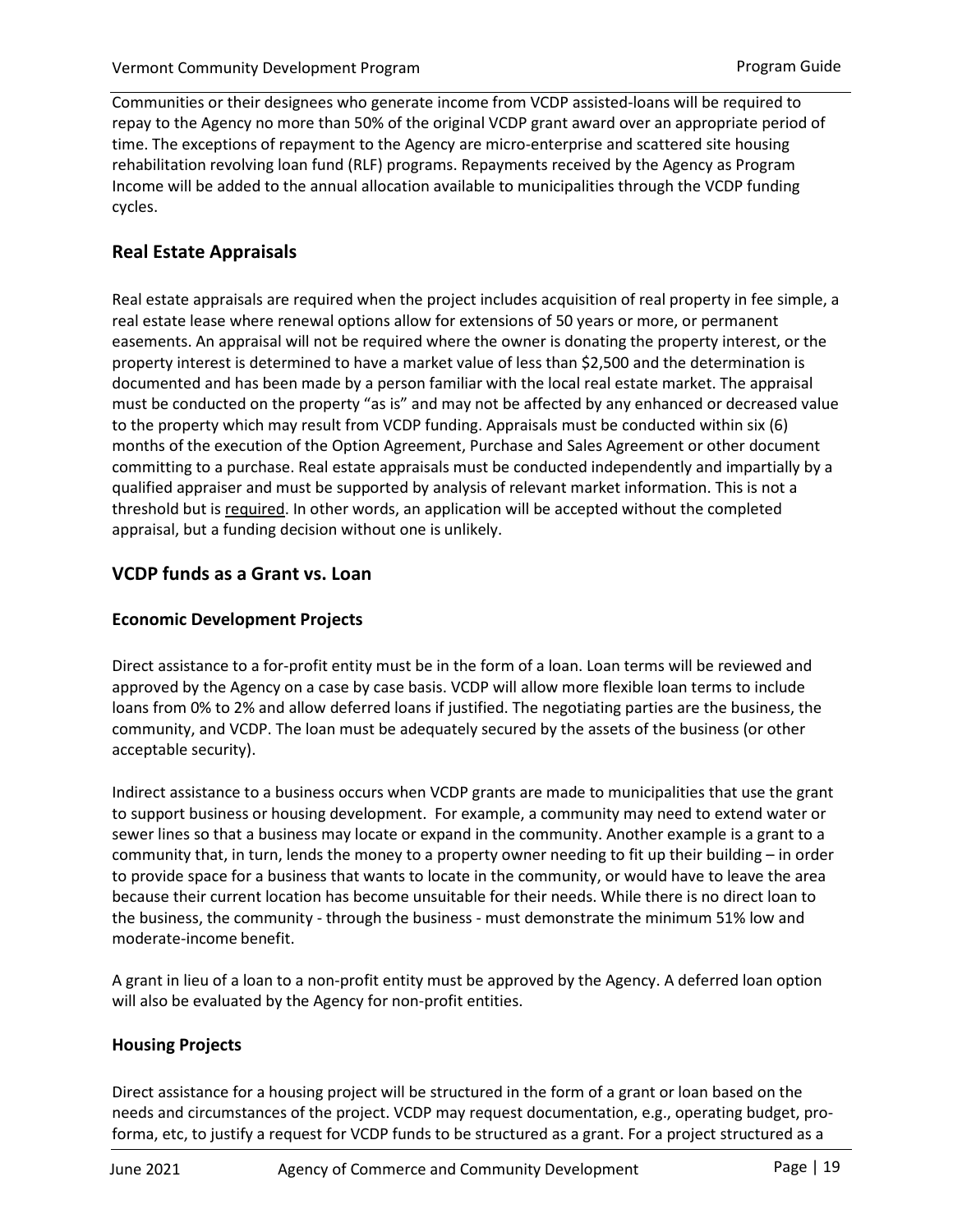loan, it may be deferred based on the needs of the project. The terms and conditions for the loan are negotiated between the municipality, the borrower and the Agency. They must be reasonable and appropriate for the project and comply with the Agency grant agreement. VCDP funds must be adequately secured by the assets of the borrower.

## <span id="page-22-0"></span>**Evaluating Economic Development & Housing Projects**

## <span id="page-22-1"></span>**Economic Development Projects**

The **[Federal](https://www.law.cornell.edu/uscode/text/42/5301) [Act](https://www.law.cornell.edu/uscode/text/42/5301)** requires that the public benefit provided by an economic development activity – jobs retained or created – should be appropriate to the amount of CDBG assistance provided.

**Note**: VCDP may require a credit analysis for ED projects. If the project is receiving funding from a bank, VEDA, USDA-RD or other participating lender and an acceptable credit analysis was completed or will be completed by that participating lender in a timely manner and the analysis is shared with VCDP staff one will not be required.

#### <span id="page-22-2"></span>**Housing**

For housing projects utilizing the bond (4%) or the allocated (9%) Low Income Housing Tax Credit through the **[Vermont Housing Finance Agency \(VHFA\)](https://www.vhfa.org/)**, a **[market study meeting VHFA standards](http://www.vhfa.org/documents/developers/market_study_standards.pdf)** must be submitted with an application (threshold requirement). All other housing projects should also submit a market study, but based on specific project circumstances, VCDP will consider waiving this requirement.

Housing projects seeking bond 4% or allocated 9% Low Income Housing Tax Credits through the **[Vermont Housing Finance Agency \(VHFA\)](https://www.vhfa.org/)** are more competitive if they have either received funding approval from VHFA before the Community Development Board considers the VCDP application or have been underwritten by VHFA staff in preparation of a VHFA Board meeting.

The Department reserves the option to contract with a credit analyst to perform a financial analysis of housing applications.

VCDP applicants submitting applications for housing projects meeting consolidated plan priorities beyond creation and/or rehabilitation of housing units are required to submit a breakdown of project costs.

## <span id="page-22-3"></span>**IV. Thresholds**

These criteria must be met in order for the application to be accepted for consideration. They are "tickets for admission" to the competition for funds; they are not competitive criteria for selection. With the application being an on-line system, these thresholds must be met to allow the application to be submitted via the web, so be sure none have been overlooked.

## <span id="page-22-4"></span>**Thresholds which apply to all applications**

#### <span id="page-22-5"></span>**Application**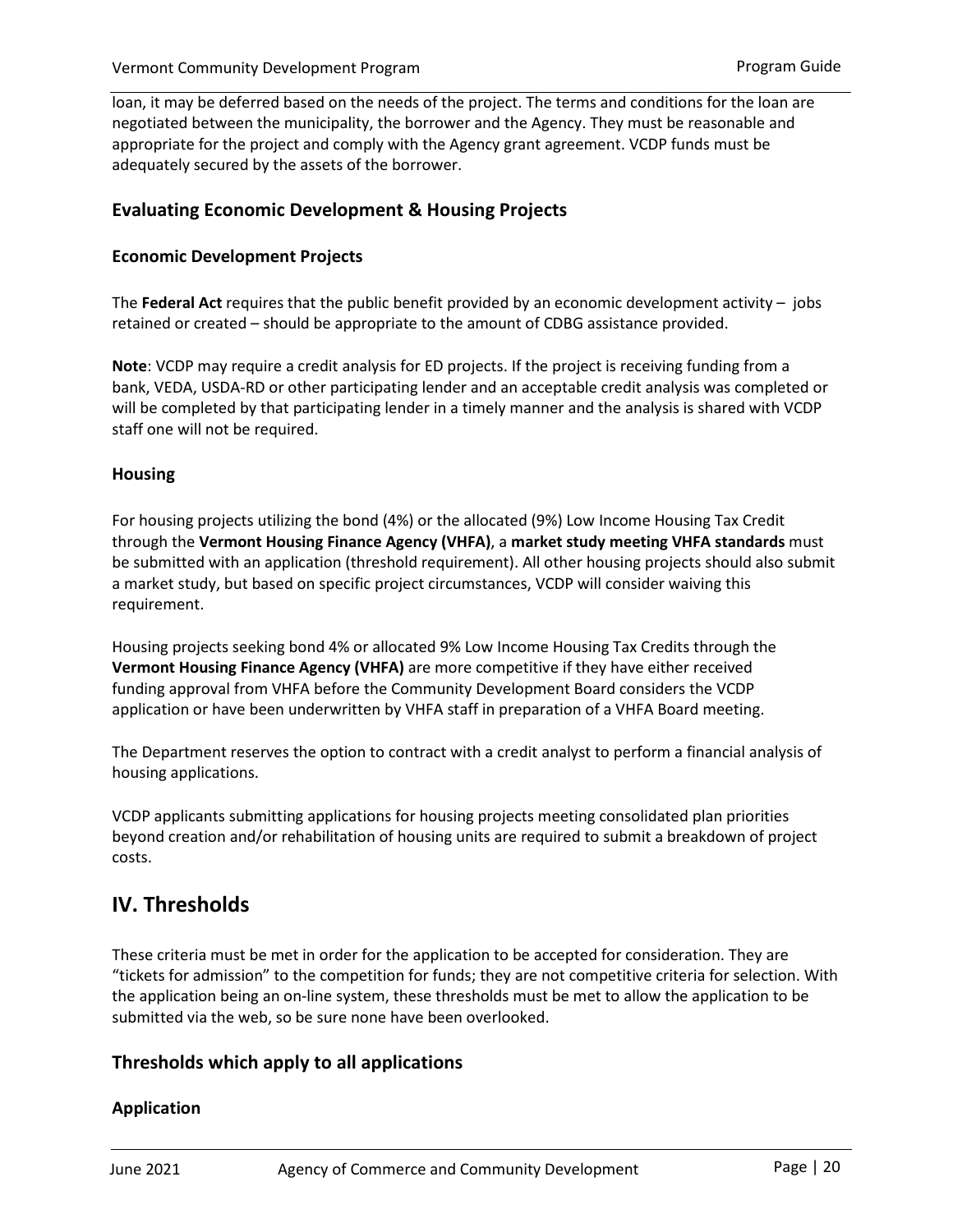The VCDP accepts applications on a rolling basis. However, it is recommended that an application is submitted prior to the Target Dates listed on the Applicant Guidance page. For the details, see the document titled "**[Guidance to Applying to VCDP](https://accd.vermont.gov/sites/accdnew/files/documents/CD-VCDP-Guidance%20on%20Applying.pdf)**".

The Municipal/Authorizing Officials (MAO) – Mayor, City/Town/Village Manager, Town Administrators, Members of City Council, Select Boards and Village Trustees – are the only individuals at the Municipality that can submit an application electronically, in essence signing and certifying the application on behalf of the Municipality.

For more information on gaining access to **[VCDP's online grants management system](https://egrants.vermont.gov/Login2.aspx?APPTHEME=VTACCD)**, please review the descriptions of the "**[System Roles](http://accd.vermont.gov/sites/accdnew/files/documents/CD-VCDP-SystemRoles.doc)**" and how to create a "**[New User Account](http://accd.vermont.gov/sites/accdnew/files/documents/CD-VCDP-NewUserAccount.doc)**".

## <span id="page-23-0"></span>**Completeness: Forms and Certifications**

(a) Legislative Body Resolution. A VCDP grant can only be awarded to a municipality or municipalities. Even if an organization or agency sponsors the project and prepares the application, final

authority and responsibility rests with the applicant municipality(ies). To be certain that the legislative body understands the obligations it will assume if the application is successful, the appropriate Resolution for VCDP Grant Application Authority must be adopted by the applicant municipality(ies), signed by the legislative body(ies) and uploaded to the application. Municipal Financial Staff must be informed of the submittal of the application, and a **DUNS number** must be obtained and active on **SAM.gov.** The Applicant(s) adoption of the Resolution certifies and assure(s) compliance with required laws, rules, executive orders and regulations spelled out in Attachment E to the Grant Agreement and explained in the **[Grants Management Guide](http://accd.vermont.gov/sites/accdnew/files/documents/CD-VCDP-GMG-GA-Chapter.pdf) [chapter on the Grant Agreement.](http://accd.vermont.gov/sites/accdnew/files/documents/CD-VCDP-GMG-GA-Chapter.pdf)**

There are three resolutions but all three are never needed for one application.

- 1. Resolution for a Single Applicant.
- 2. Resolution for the Lead Applicant in a consortium.
- 3. Resolution for the Participating Applicants in a consortium.

(b) Certification of Income. Where a municipality has received grants in the past from VCDP or from HUD, and these grants have produced Program Income or Unrestricted Revenue, VCDP expects that this income will be considered as a funding source for the new project. VCDP expects the timely and thoughtful re-use of limited resources.

The legislative bodies of all applicant municipalities must supply information on the Income/Revenue Generated from VCDP or HUD Funded Grants, and a Certification of Program Income/Unrestricted Revenue form is available as part of the **[On-line Grants Management System.](https://egrants.vermont.gov/)**

(c) **[Municipal Plan.](#page-14-1)** As described above, the applicant (and all joint applicants in a consortium) must have a duly adopted and current Municipal Plan under **[24 V.S.A. Chapter 117, Subchapter 5](http://legislature.vermont.gov/statutes/chapter/24/117)** . See above for more detailed information.

(d) Corrective Action Plan for Brownfield projects. If a project includes a request for brownfield redevelopment activities, a Corrective Action Plan (CAP) must be submitted as part of the application, unless determined not applicable by the Agency. Be sure to obtain this determination prior to submitting the application.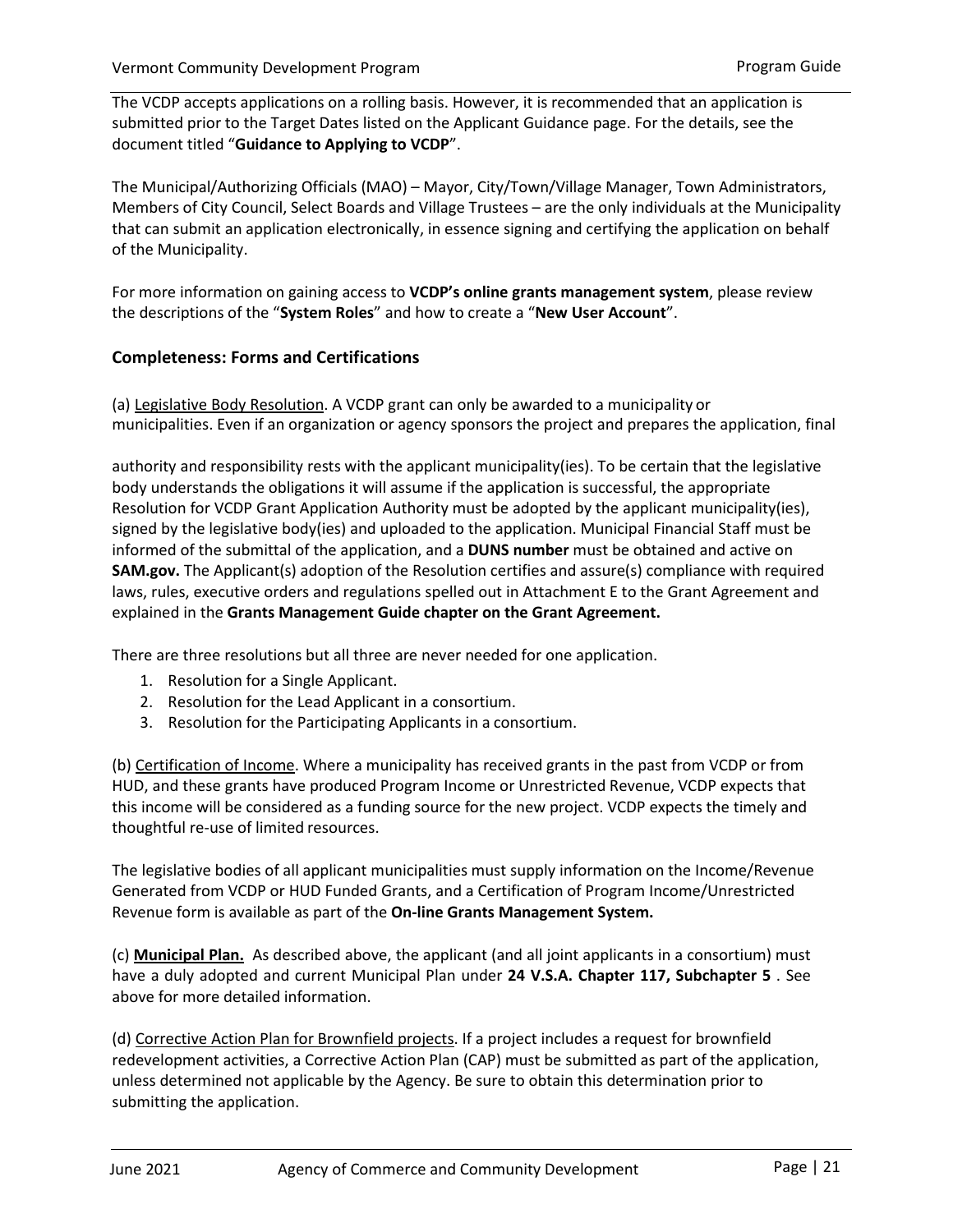## <span id="page-24-1"></span>**Citizens Information/Public Hearing**

<span id="page-24-0"></span>

Proper Warning. The municipality's legislative body must hold at least one public hearing to provide residents with an opportunity to learn about the proposal and an opportunity to comment. **[The Federal](https://www.law.cornell.edu/uscode/text/42/5301)  [Act](https://www.law.cornell.edu/uscode/text/42/5301)** requires that the development of projects carried out in whole or in part with VCDP funds, must involve citizen participation, especially low- and moderate-income citizen participation.

The public hearing must be held at least five days before the application is submitted to the Agency and the hearing notice must appear in a newspaper of general circulation in the area at least fifteen days prior to the date the hearing is held (10 V.S.A. § 684) and the public hearing must be held at least 5 days before the application is submitted to the Agency. So long as a physical location is provided for attendees and one member of the public body is present, public hearings may occur as hybrid digital/physical meetings wherein members of the public and/or public body attend in person or digitally.

The Public Hearing Notice forms are included within the on-line application. Please be sure to properly estimate the amount of VCDP funds you will be seeking. VCDP will require a new notice and hearing if the application amount is more than 10% higher than the warned amount. Complete the information called for in the application and send this to the newspaper(s). The **[application instructions](http://accd.vermont.gov/community-development/funding-incentives/vcdp/applicant-guidance)** provide detailed information on how to complete the public hearing notice. Be sure to allow for the time it may take to have it published. Have the newspaper send a tear-sheet to verify the date of publication and to be submitted with the application. The date of publication must be visible on the tear-sheet.

It is vital that the notice show that the hearing is being warned by the applicant's Legislative Body (of the lead applicant, in the case of a consortium).

Re-submittal of an application. Applicants resubmitting an application for funding under this program should be aware of the following:

A new public hearing is required if 1) more than six months has lapsed between the date of the last public hearing and the date you submit your application, 2) the project is significantly different from what was previously proposed, and/or 3) the amount requested, if increased, is more than 10% higher than the amount in the public hearing notice.

If your application is unsuccessful and you want to reapply in a future meeting, please contact your **[CD](#page-3-2) [Specialist](#page-3-2)**.

Minutes of the Public Hearing. A copy of the minutes kept at the hearing(s) must be submitted. The minutes may be draft ones not yet formally adopted by the Legislative Body. The minutes should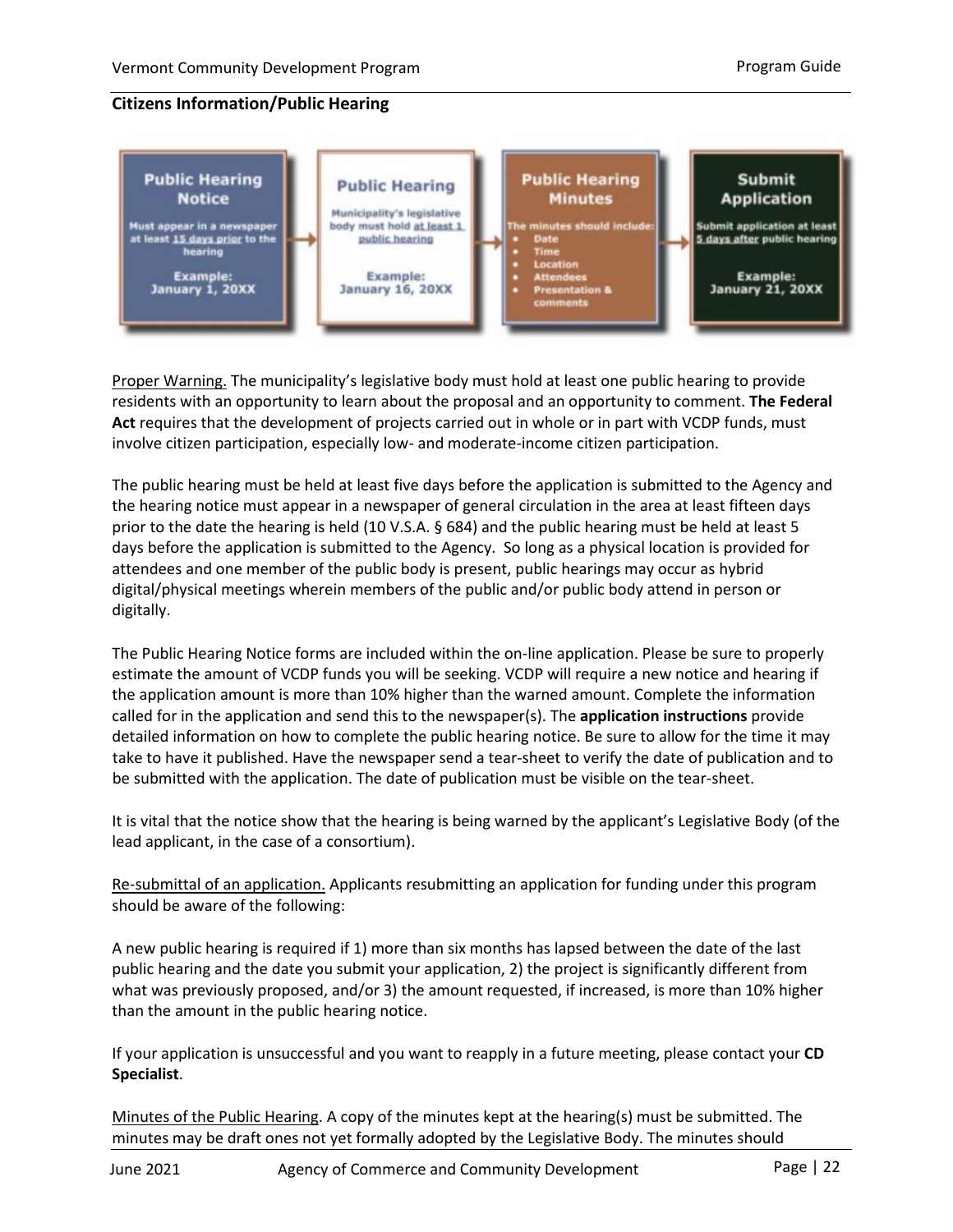indicate the date, time, and place of the hearing, the list of attendees, a brief description of what was presented and of any discussion that took place. If any written comments were received, this should be noted, and copies submitted. If comments were made objecting to the project, a response to the objections must be provided as part of the application. The minutes should be dated and signed by the recorder. The **[application instructions](http://accd.vermont.gov/community-development/funding-incentives/vcdp/applicant-guidance)** will guide you through the process of uploading/attaching this document(s) to your application.

Public Hearing process specifics for consortia. Each applicant municipality must hold a public hearing to allow its citizens to learn about the proposed project, ask questions and express their views. Consortium municipalities may hold their own hearing or combine meetings and notices with other consortium members, provided that doing so will comply with the spirit of the requirement and all citizens involved have adequate notice of the hearing and convenient access to its location. All potential member municipalities should be included in the notices even if some are unsure if they will ultimately become members of the consortium.

## <span id="page-25-0"></span>**National and State Objectives**

(a) National Objective. **[As stated above](#page-15-5)**, each proposed VCDP activity must meet a National Objective established by the **[Federal Act](https://www.law.cornell.edu/uscode/text/42/5301)**. The national objective claimed must be fully supported and, in some cases, the Agency should pre-approve your approach for meeting the objective. The National Objectives are:

- LMI Provide a benefit primarily to persons with Low and Moderate Incomes.
- S&B Eliminate a slum or blighted condition.
- Urgent Need Meet a condition that recently became an urgent need.

(b) State Objective. **[As stated above](#page-17-1)**, each proposed VCDP activity must meet at least one state objective as set forth at **[10 V.S.A. §](http://legislature.vermont.gov/statutes/section/10/029/00682) 682(b)(2)**:

- Housing Conserve, expand, and improve housing.
- Employment Create and retain employment.
- Public Facilities Improve public facilities in support of housing or economic development activities, or where there is a threat to the public health and safety (including publicservices).

## <span id="page-25-1"></span>**Thresholds which apply only to particular grants**

#### <span id="page-25-2"></span>**Site Control**

Applications for any Implementation Grant where site control is necessary for the activity to be undertaken must include evidence of site control such as ownership (title) or a purchase option agreement in compliance with HUD's requirements. Any purchase option agreement must be signed by all parties and must remain valid during the application, award and grant agreement development process. A Purchase and Sales Agreement executed after the Environmental Review Release Date is also acceptable.

Applications for a planning grant where site control is necessary for the project to be undertaken must include acceptable documentation for site access to do the planning work and availability of the site to implement the results of the planning if found feasible. This typically would be actual site control or a letter from the property owner that a) demonstrates support for the study's scope of work, b) allows access for whatever work must be done on the property for the study, c) ensures that the property is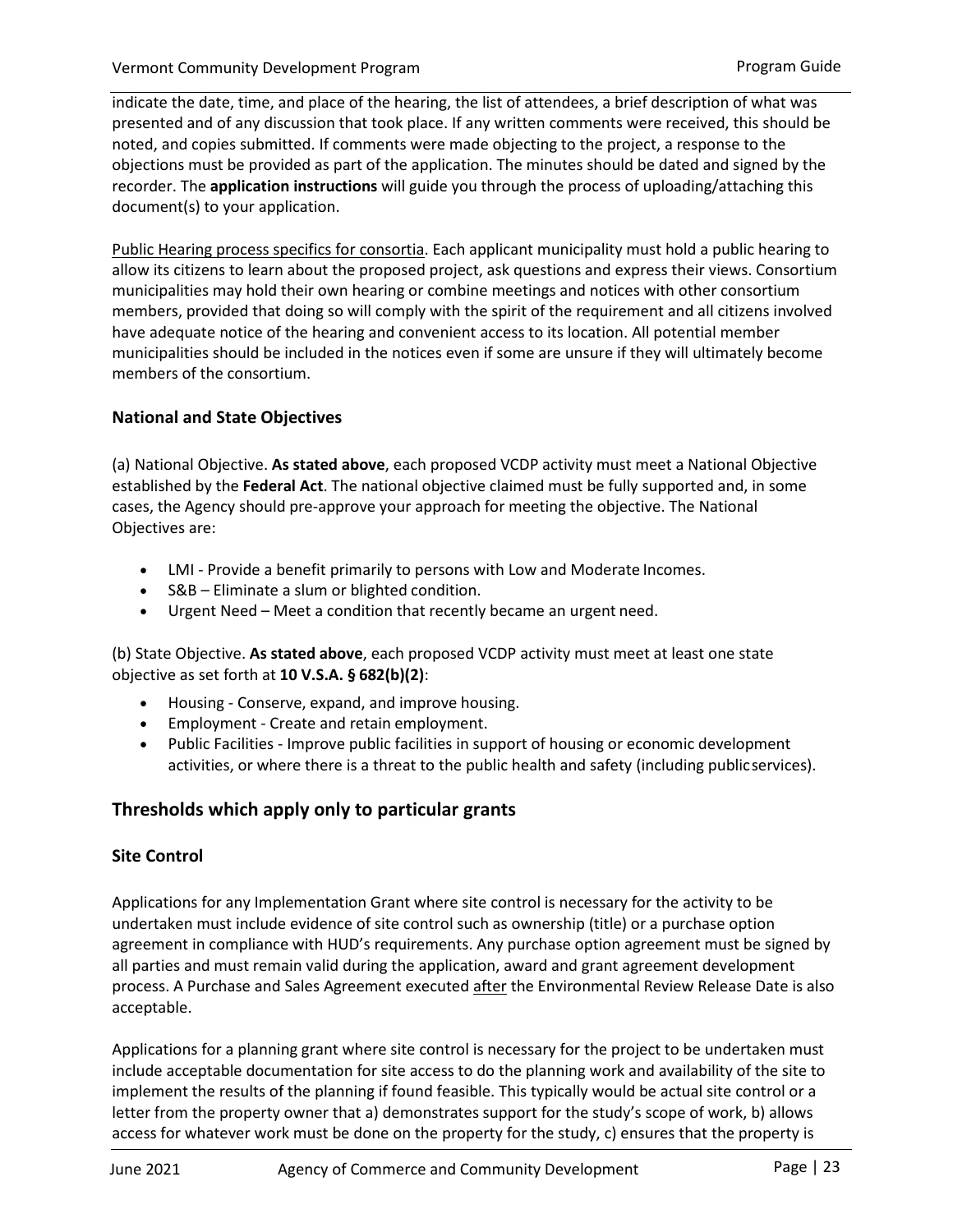available during the timeframe needed to complete the study so the project, if found feasible, can move to implementation, and d) provides a willingness to sell the land at the appraised value. Contact your **[CD Specialist](#page-3-2)** if you need clarification.

#### <span id="page-26-0"></span>**Required Match**

Provide a full description of how matching funds will be provided. Give the name and address of the source and indicate whether it is a loan, grant, cash, cash-in-kind goods or services, etc.

(a) Economic Development Loans: borrower must provide cash-equity of at least 10% of the total project cost. This cannot be borrowed or otherwise encumbered money. **Note**: The Agency may waive the 10% equity match required for a VCDP economic development project if justified.

(b) Handicapped Accessibility work: A cash or cash-in-kind contribution must be provided at an amount equal to a flat 10% of the VCDP funds for all Accessibility Modification Grants (AM). For Implementation Grants (IG) that include handicapped access activities, the 10% match is required only when (i) handicapped access activity makes up more than 50% of the project, and/or (ii) benefit is based solely on handicapped access. The match must be applied to the handicapped access elements of theproject.

(c) Slums & Blight: Cash or cash-in-kind goods or services of at least 10% of the VCDP funds. This match must directly fund remediation of the S&B condition.

(d) Municipally-Owned Facilities: Municipalities must make a municipal contribution toward the cost of projects to construct or improve these facilities. No match amount is prescribed, but the contribution will bear on the competitiveness of the application.

(e) Planning Grants: Cash or cash-in-kind goods or services of a flat 10% of the VCDPfunds.

(f) Home Access Grants: Cash or cash-in-kind goods or services of a flat 10% of the VCDPfunds.

(g) If a community has an in-active VCDP/HUD funded Revolving Loan Fund (RLF) as **[defined by Agency](#page-19-4) [Procedures,](#page-19-4)** at least 20% of the RLF balance on hand must be committed to the project when applying for VCDP funds. This match is capped at \$6,000 for a Planning Grant.

(h) Municipalities/Grantees: Municipalities are encouraged to provide a cash-in-kind match for some or all of the cost of performing General Administration tasks such as financial management, requisitions, progress reports, and Single Audit costs. If some of this cash-in-kind match creates a financial burden on the Municipality, then those costs should be budgeted as a specific line item(s) for reimbursement with VCDP funds from the grant.

#### <span id="page-26-1"></span>**Other Funds First**

(a) Municipal water and/or wastewater projects: VCDP will not fund a municipal water supply or wastewater project without a clear demonstration that other funders of water supply and wastewater projects are participating to the full extent possible. It must also be clear that the community is fully participating.

Federal and State Sources: Provide documentation that the **[Vermont Agency of Natural Resources](http://anr.vermont.gov/)**, **[USDA Rural Development](https://www.rd.usda.gov/vt)**, and **[U. S. Economic Development Administration](https://www.eda.gov/)** have been contacted, as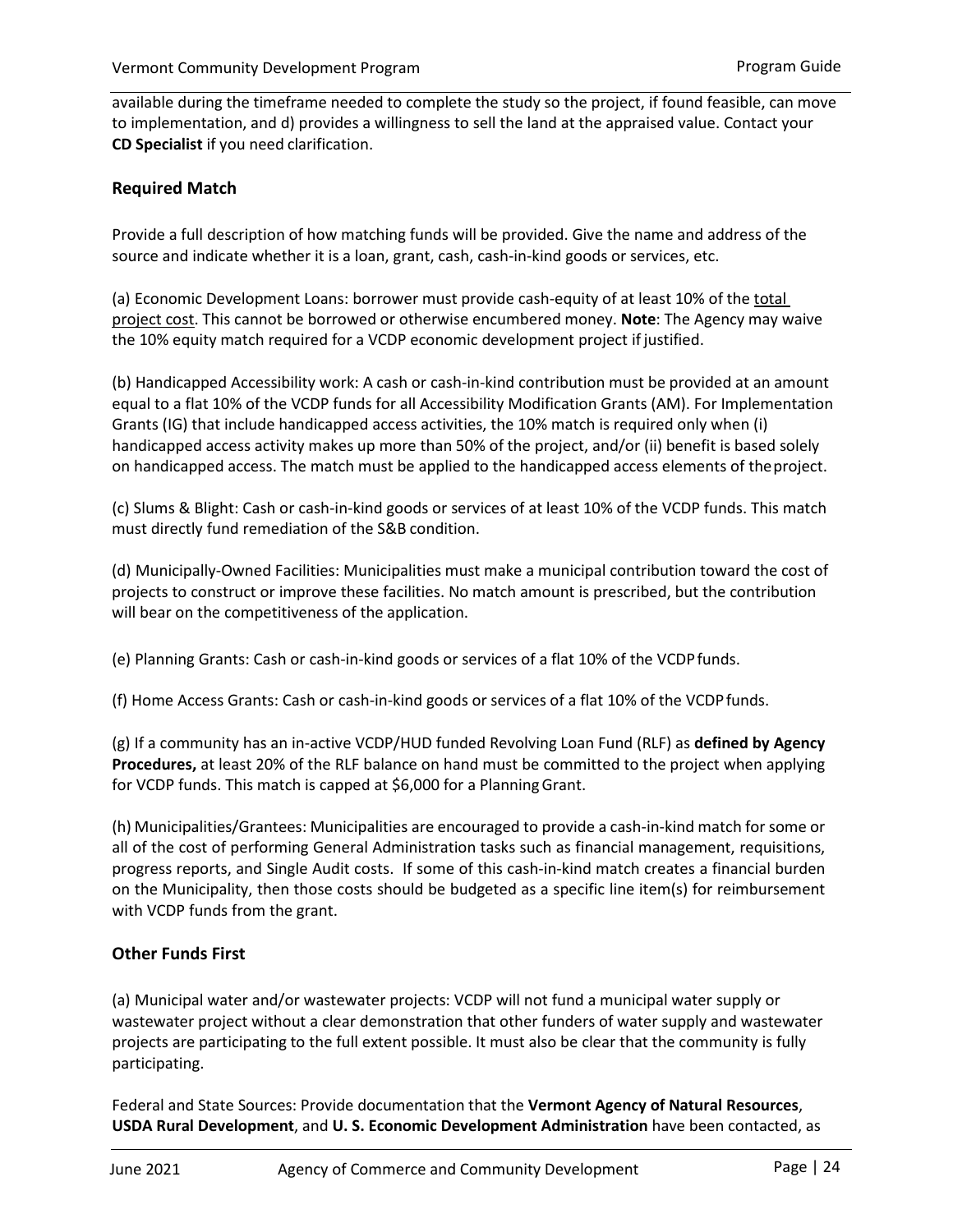appropriate, regarding the potential for funding of the proposed project. This documentation must include written responses of the particular agency's determinations regarding eligibility for funding under the agency's programs, and if eligible, what would be the level of support and why this level of support is appropriate to the project. Contact your **[CD Specialist](#page-3-2)** for the contact person for each source.

Local Bond Support: Provide an analysis from a knowledgeable source — bond council, accountant, etc. — of the ability of the municipality(ies) involved with the proposed project to assume bonded debt as a way to provide local funding.

(b) Brownfield Projects: If a project includes a request for Brownfield redevelopment activities, the applicant must demonstrate that no other federal, state or regional funding source can fund the Brownfield activities, because VCDP funds may not be utilized in lieu of other sources dedicated to Brownfield remediation efforts. For more details, please contact your **CD [Specialist](#page-3-2)**.

## <span id="page-27-0"></span>**Market Study**

A full independent market study is required with the application. For applications utilizing the bond (4%) or allocated (9%) Low Income Housing Tax Credits (LIHTC) the **[market study must meet VH](http://www.vhfa.org/documents/developers/market_study_standards.pdf)FA standards.** All other housing projects should submit a market study; however, this requirement may be waived by VCDP for cause based on specific project circumstances.

For any project involving commercial property, contact your **[CD Specialist](#page-3-2)** to determine if a market study will be required.

### <span id="page-27-1"></span>**Consultant Analysis**

(a) Economic Development Projects. The amount of VCDP funding assistance for jobs created or retained should not exceed \$40,000 per job. **Note**: VCDP will allow the cost per job to reach the federal maximum of \$50,000 per job under certain circumstances, but if for any reason, this amount is exceeded, funds will have to be repaid to the Agency as a disallowed cost under HUD requirements.

Any project which proposes job creation or retention to provide direct benefit as a means of meeting one of the **National Objectives** must provide specific information from the business, so the Agency can obtain an analysis of the business for the purpose of demonstrating the necessity and appropriateness of VCDP public assistance and the feasibility of the proposed job creation or retention. Please see **[Business Analysis Instructions](http://accd.vermont.gov/sites/accdnew/files/documents/CD-VCDP-Business-Analysis-Instructions-2016.pdf)** for specific guidance and a listing of what needs to be submitted with the application.

HUD requires that all businesses being supported by a VCDP application must provide a Data Universal Number System (DUNS) number with the application. A DUNS number can be received by calling the dedicated toll-free DUNS number request line at (866)705-5711 or online at **<http://fedgov.dnb.com/webform/displayHomePage.do>**. The supported business must be registered with **[SAM.gov](https://www.sam.gov/SAM/)** and should expect the following information to be requested:

- legal name
- name and address for the organization's headquarters
- "doing business as" (DBA) or other name by which the organization is commonly known or recognized
- physical address, city, state, & zip code